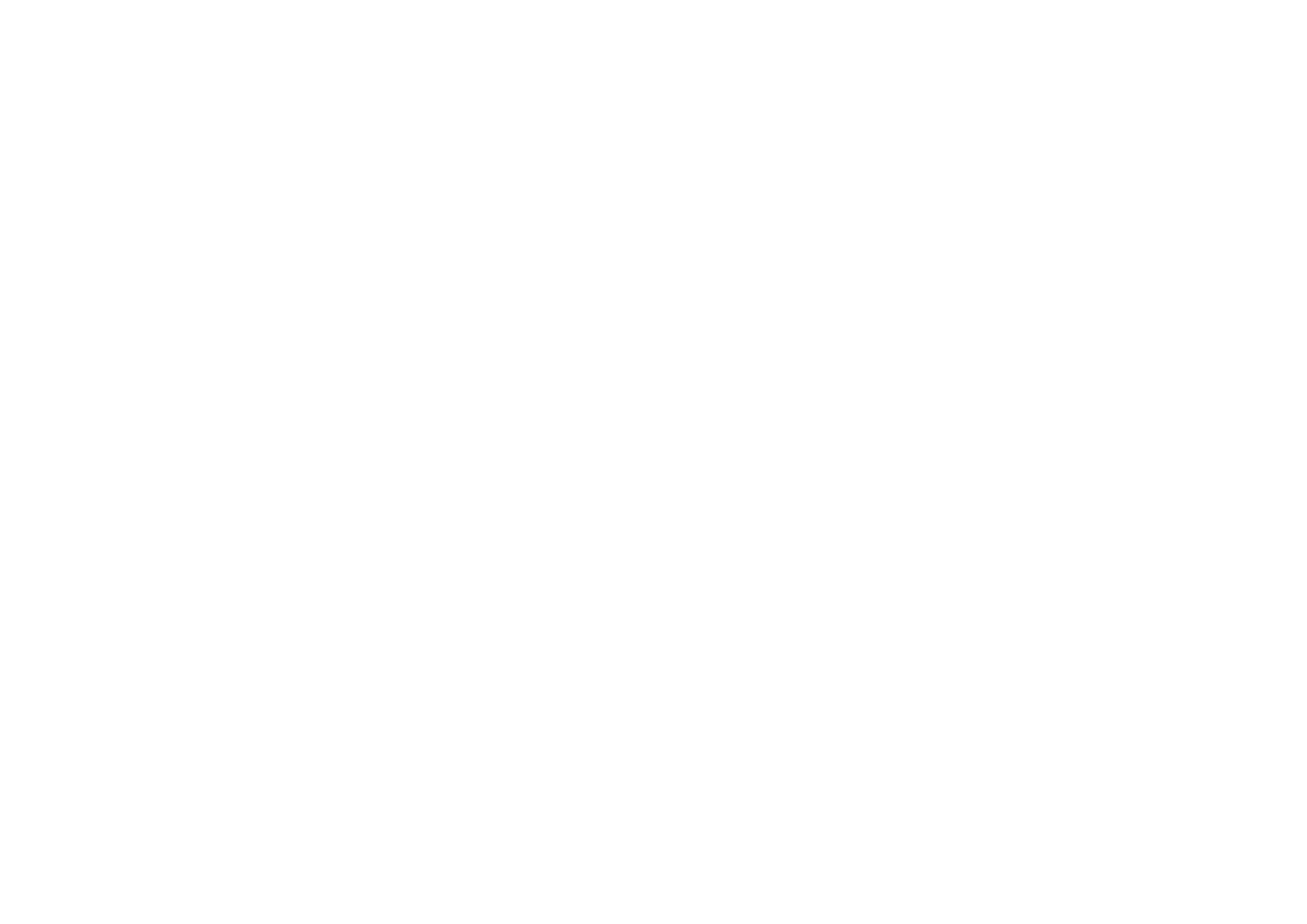# <span id="page-2-0"></span>independent auditors' report

CONSOLIDATED STATEMENTS OF FINANCIAL [POSITION AS OF DECEMBER 31, 2021 AND 2020](#page-3-0)

CONSOLIDATED STATEMENTS OF ACTIVITIES [FOR THE YEARS ENDED DECEMBER 31, 2021](#page-4-0) AND 2020

[CONSOLIDATED STATEMENTS OF CASH FLOWS](#page-6-0) FOR THE YEAR ENDED DECEMBER 31, 2021 AND 2020

NOTES TO THE CONSOLIDATED FINANCIAL [STATEMENTS FOR THE YEARS ENDED DECEM-](#page-7-0)BER 31, 2021 AND 2020

## KPMG

KPMG Audit SRL<br>Bucharest - Ploiești Road no. 89A<br>Sector 1, Bucharest<br>013685, P.O.Box 18 - 191 Tel: +40 372 377 800<br>Fax: +40 372 377 700 www.kpmg.ro

#### Independent Auditors' Report

#### The Board of Trustees Romanian-American Foundation

#### Opinion

We have audited the consolidated financial statements of Romanian-American Foundation ("the Foundation") and its subsidiary, which comprise the consolidated statements of financial position as<br>of December 31, 2021 and 2020, and the related consolidated statements of financial position as<br>for the years then ended,

In our opinion, the accompanying consolidated financial statements present fairly, in all material in our opinions, and comparison of the Foundation and its subsidiary as of December 31, 2021 and<br>respects, the financial position of the Foundation and its subsidiary as of December 31, 2021 and<br>2020, and the changes in th with U.S. generally accepted accounting principles.

#### Basis for Opinion

We conducted our audits in accordance with auditing standards generally accepted in the United States of America (GAAS). Our responsibilities under those standards are further described in the Auditors' Responsibilities for the Audit of the Consolidated Financial Statements section of our report We are required to be independent of the Foundation and to meet our other ethical responsibilities. in accordance with the relevant ethical requirements relating to our audits. We believe that the audit evidence we have obtained is sufficient and appropriate to provide a basis for our audit opinion

Responsibilities of Management for the Consolidated Financial Statements

Management is responsible for the preparation and fair presentation of the consolidated financial statements in accordance with U.S. generally accepted accounting principles, and for the design,<br>implementation, and maintenance of internal control relevant to the preparation and fair precises.<br>Implementation, and mainte or error

In preparing the consolidated financial statements, management is required to evaluate whether there<br>are conditions or events, considered in the aggregate, that raise substantial doubt about the Foundation's ability to continue as a going concern for one year after the date that the consolidated financial statements are available to be issued.

#### Auditors' Responsibilities for the Audit of the Consolidated Financial Statements

Our objectives are to obtain reasonable assurance about whether the consolidated financial developped was a whole are free from material misstatement, whether due to fraud or error, and to<br>statements as a whole are free from material misstatement, whether due to fraud or error, and to<br>lissue an auditors' report with GAAS will always detect a material misstatement when it exists. The risk of not detecting a<br>material misstatement resulting from fraud is higher than for one resulting from error, as fraud may<br>involve collusion, torge

iR.



control. Misstatements are considered material if there is a substantial likelihood that, individually or in the aggregate, they would influence the judgment made by a reasonable user based on the consolidated financial statements

In performing an audit in accordance with GAAS, we:

- . Exercise professional judgment and maintain professional skepticism throughout the audit.
- Identify and assess the risks of material misstatement of the consolidated financial statements, whether due to fraud or error, and design and perform audit procedures responsive to those risks. Such procedures include examining, on a test basis, evidence regarding the amounts and disclosures in the consolidated financial statements
- . Obtain an understanding of internal control relevant to the audit in order to design audit become an unusus annual of the measurement of the state of the purpose of expressing procedures that are appropriate in the circumstances, but not for the purpose of expressing an opinion on the effectiveness of the Founda opinion is expressed.
- . Evaluate the appropriateness of accounting policies used and the reasonableness of significant accounting estimates made by management, as well as evaluate the overall presentation of the consolidated financial statements.
- . Conclude whether, in our judgment, there are conditions or events, considered in the aggregate, that raise substantial doubt about the Foundation's ability to continue as a going concern for a reasonable period of time.

We are required to communicate with those charged with governance regarding, among other<br>matters, the planned scope and timing of the audit, significant audit findings, and certain internal<br>control related matters that we

For and on behalf of KPMG Audit S.R.L.

**RUBELI IRINA** 

#### Subeli

#### **KPMG Audit SRL**

registered in the electronic public register of registered in the electronic public register of<br>financial auditors and audit firms under no<br>AF4092

registered in the electronic public register of<br>financial auditors and audit firms under no

KPMG Audit SRL

Bucharest, Romania, 23 May 2022

**Acritatea pentru Supravegherea Publică a**<br>Activității de Audit Statutar (ASPAAS) **Ror financiar: RUBELI BUNA** eistrul Public Electronic: AF401

oritatea Pentru Supravegherea Publică Activității de Audit Statutar (ASPAAS) ditor financiar: KPMG AUDIT S.R.L. **Registru Public Elec** 

TABLE OF CONTENTS [CONSOLIDATED STATEMENTS OF FINANCIAL POSITION](#page-3-0) [CONSOLIDATED STATEMENTS OF ACTIVITIES](#page-4-0) [CONSOLIDATED STATEMENTS OF CASH FLOWS](#page-6-0) [NOTES](#page-7-0)  $3$ 

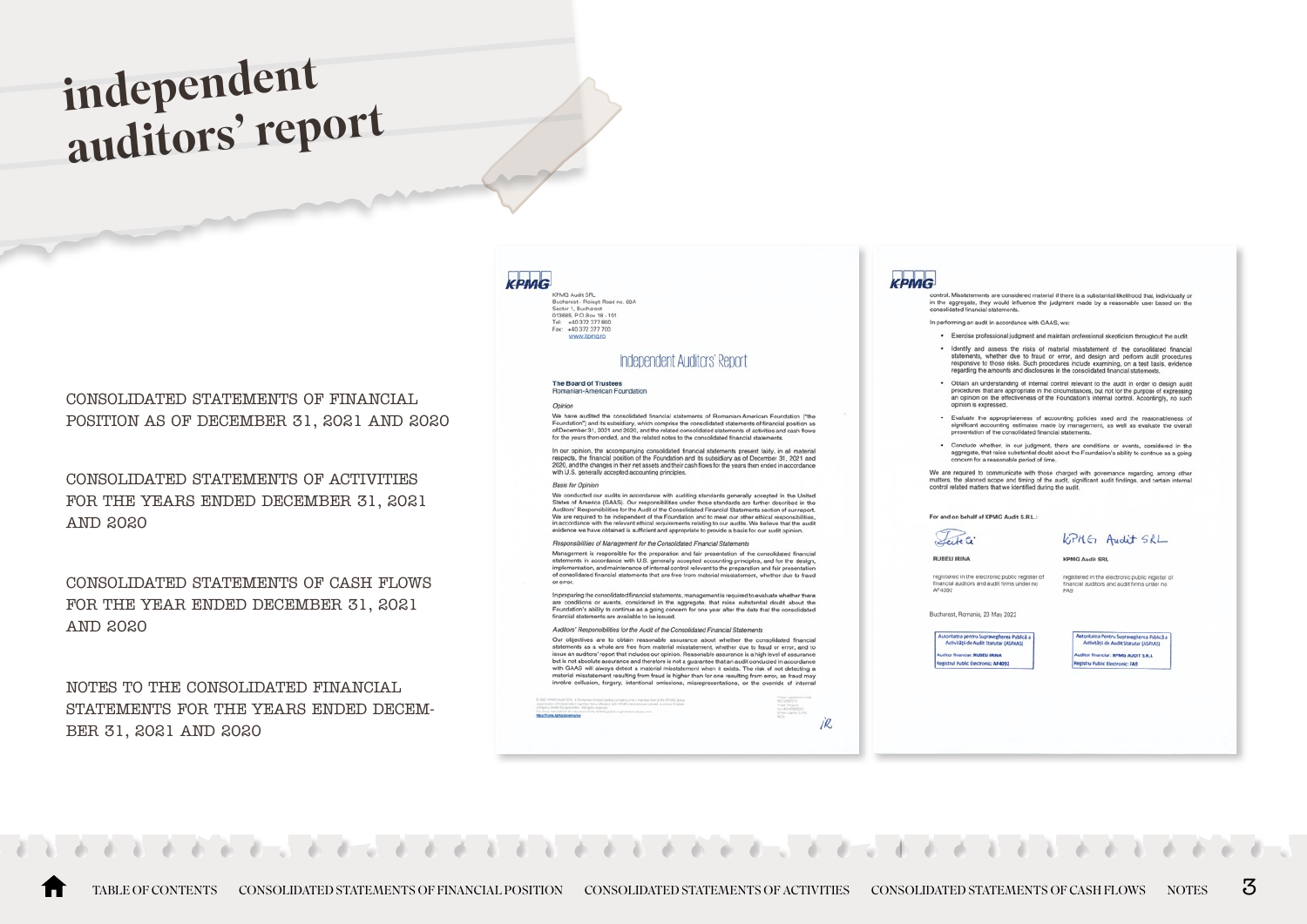# <span id="page-3-0"></span>consolidated statements of financial position

CONSOLIDATED STATEMENTS OF FINANCIAL POSITION AS OF DECEMBER 31, 2021 AND 2020

CONSOLIDATED STATEMENTS OF ACTIVITIES [FOR THE YEARS ENDED DECEMBER 31, 2021](#page-4-0) AND 2020

[CONSOLIDATED STATEMENTS OF CASH FLOWS](#page-6-0) FOR THE YEAR ENDED DECEMBER 31, 2021 AND 2020

NOTES TO THE CONSOLIDATED FINANCIAL [STATEMENTS FOR THE YEARS ENDED DECEM-](#page-7-0)BER 31, 2021 AND 2020

| <b>ASSETS</b>                                                                       | <b>DECEMBER 31.</b><br>$2021($ \$) | <b>DECEMBER 31.</b><br>$2020($ \$) |
|-------------------------------------------------------------------------------------|------------------------------------|------------------------------------|
| Marketable Investments, at fair value (Note 3 and Note 8):                          |                                    |                                    |
| Mutual Funds - Equity                                                               | 122,965,420                        | 88,061,516                         |
| Mutual Funds - Fixed Income                                                         | 36,016,828                         | 48,717,546                         |
| Mutual Funds - Other                                                                | 16,982,397                         | 22,901,852                         |
| Non-marketable investments, at fair value (Note 8)                                  |                                    | 2,231,624                          |
| Cash and cash equivalents (Note 3)                                                  | 2,363,003                          | 6,915,198                          |
| Cash restricted in bank deposits as collateral for student loans guarantee (Note 3) |                                    | 16,500                             |
| Program related investments, committed (Note 3 and Note 9)                          | 215,000                            | 155,000                            |
| Prepaid expenses and other assets                                                   | 7,092                              | 2,885                              |
| Fixed Assets, net (Note 11)                                                         | 3,287,353                          | 3,377,029                          |
| <b>TOTAL ASSETS</b>                                                                 | 181,837,093                        | 172,379,150                        |
| <b>LIABILITIES AND NET ASSETS</b>                                                   |                                    |                                    |
| <b>LIABILITIES</b>                                                                  |                                    |                                    |
| Accounts payable and accrued expenses                                               | 147,347                            | 138,922                            |
| Program related investments, payable (Note 3 and note 9)                            |                                    |                                    |
| Grants payable (Note 3 and Note 9)                                                  | 1,410,662                          | 1,224,162                          |
| <b>TOTAL LIABILITIES</b>                                                            | 1,558,009                          | 1,363,084                          |
| <b>NET ASSETS (Note 5)</b>                                                          |                                    |                                    |
| NET ASSETS WITHOUT DONOR RESTRICTIONS                                               |                                    |                                    |
| Board Designated Endowment Fund (Note 6)                                            | 175,964,647                        | 166,928,910                        |
| Fixed Assets, Net (Note 11)                                                         | 3,287,353                          | 3,377,029                          |
| Undesignated (Note 5)                                                               | 1,027,084                          | 710,128                            |

**TOTAL NET ASSETS WITHOUT DONOR RESTRICTIONS 180,279,084 171,016,066**

**TOTAL LIABILITIES AND NET ASSETS 181,837,093 172,379,150**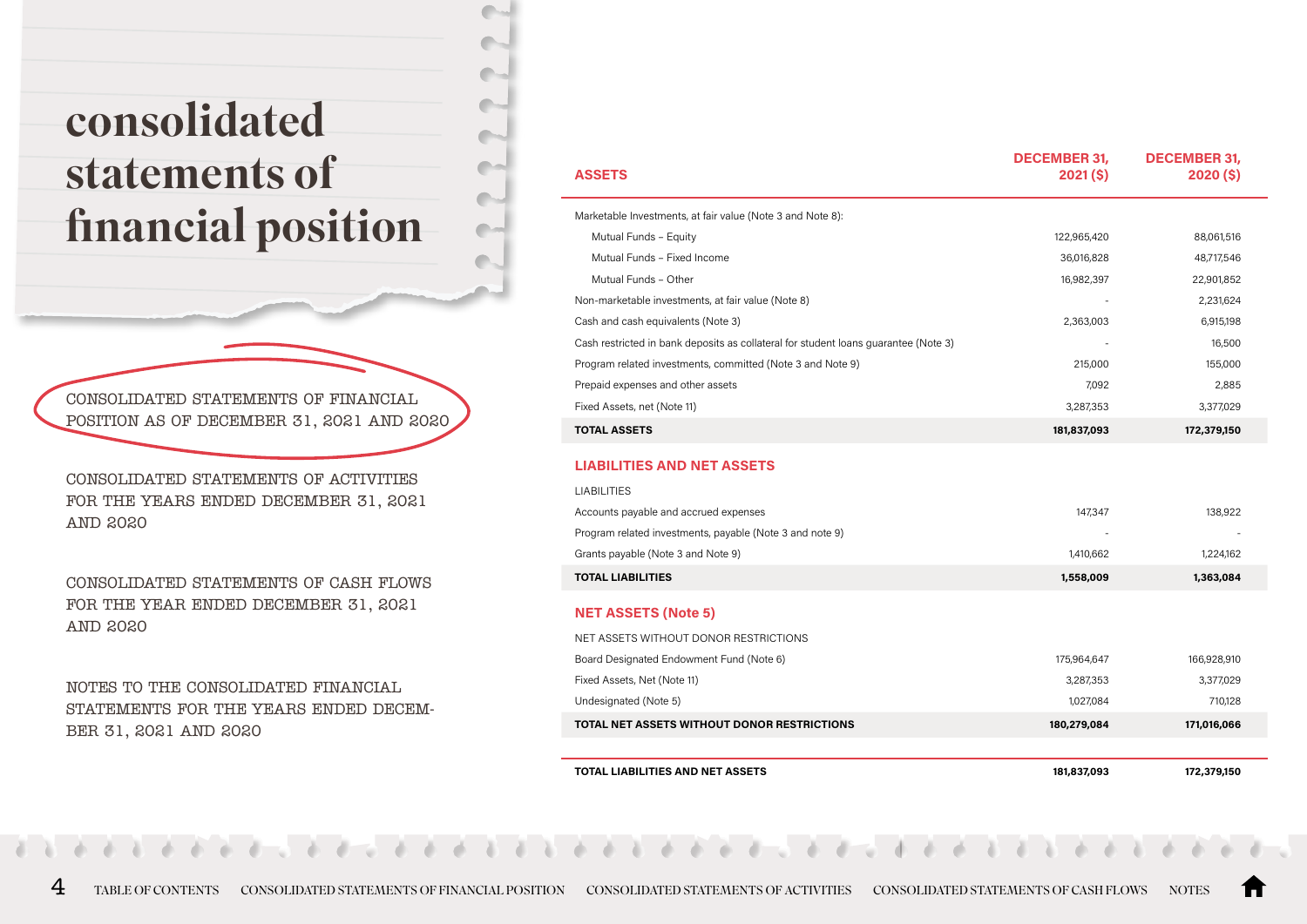# <span id="page-4-0"></span>consolidated statements of activities

CONSOLIDATED STATEMENTS OF FINANCIAL [POSITION AS OF DECEMBER 31, 2021 AND 2020](#page-3-0) a a

CONSOLIDATED STATEMENTS OF ACTIVITIES FOR THE YEARS ENDED DECEMBER 31, 2021 AND 2020

[CONSOLIDATED STATEMENTS OF CASH FLOWS](#page-6-0) FOR THE YEAR ENDED DECEMBER 31, 2021 AND 2020

NOTES TO THE CONSOLIDATED FINANCIAL [STATEMENTS FOR THE YEARS ENDED DECEM-](#page-7-0)BER 31, 2021 AND 2020

| <b>CHANGES IN NET ASSETS</b>                                               | <b>YEAR ENDED</b><br><b>DECEMBER 31.</b><br>$2021($ \$) | <b>YEAR ENDED</b><br><b>DECEMBER 31.</b><br>$2021($ \$) | <b>YEAR ENDED</b><br><b>DECEMBER 31,</b><br>$2021($ \$) |
|----------------------------------------------------------------------------|---------------------------------------------------------|---------------------------------------------------------|---------------------------------------------------------|
|                                                                            | WITHOUT DONOR<br><b>RESTRICTIONS</b>                    | WITH DONOR<br><b>RESTRICTIONS</b>                       | TOTAL                                                   |
| <b>INCOME</b>                                                              |                                                         |                                                         |                                                         |
| Realized gain on sale of non-marketable investments (Note 8)               | (1,345,098)                                             |                                                         | (1,345,098)                                             |
| Interest and dividend income, net (Note 8)                                 | 17,968,424                                              |                                                         | 17,968,424                                              |
| <b>TOTAL INCOME</b>                                                        | 16,623,326                                              |                                                         | 16,623,326                                              |
| <b>EXPENSES</b>                                                            |                                                         |                                                         |                                                         |
| Employee compensation and benefits                                         | 633,639                                                 |                                                         | 633,639                                                 |
| Occupancy expenses                                                         | 166,960                                                 |                                                         | 166,960                                                 |
| Professional services                                                      | 293,432                                                 |                                                         | 293,432                                                 |
| Trustees' expenses                                                         | 563                                                     |                                                         | 563                                                     |
| Administrative and other                                                   | 162,978                                                 |                                                         | 162,978                                                 |
| Depreciation and amortization                                              | 115,646                                                 |                                                         | 115,646                                                 |
| <b>TOTAL OPERATING EXPENSES (NOTE 10)</b>                                  | 1,373,218                                               |                                                         | 1,373,218                                               |
| <b>GRANTS AWARDED TO OTHER ORGANIZATIONS (NOTE 9)</b>                      | 4,095,726                                               |                                                         | 4,095,726                                               |
| <b>INCOME IN EXCESS OF GRANTS AWARDED AND OPERATING</b><br><b>EXPENSES</b> | 11,154,382                                              |                                                         | 11,154,382                                              |
|                                                                            |                                                         |                                                         |                                                         |
| Net realized gain on marketable investments (Note 8)                       | 10,506,260                                              |                                                         | 10,506,260                                              |
| Net unrealized gain/(loss) on marketable investments (Note 8)              | (12, 224, 623)                                          |                                                         | (12, 224, 623)                                          |
| Net currency remeasurement (losses)/gains (Note 3 and Note 8)              | (173,001)                                               |                                                         | (173,001)                                               |
| <b>INCREASE IN NET ASSETS</b>                                              | 9,263,018                                               |                                                         | 9,263,018                                               |
| <b>NET ASSETS, BEGINNING OF YEAR</b>                                       | 171,016,066                                             |                                                         | 171,016,066                                             |
| <b>NET ASSETS, END OF THE YEAR</b>                                         | 180.279.084                                             |                                                         | 180,279,084                                             |

[TABLE OF CONTENTS](#page-2-0) [CONSOLIDATED STATEMENTS OF FINANCIAL POSITION](#page-3-0) CONSOLIDATED STATEMENTS OF ACTIVITIES [CONSOLIDATED STATEMENTS OF CASH FLOWS](#page-6-0) [NOTES](#page-7-0) 5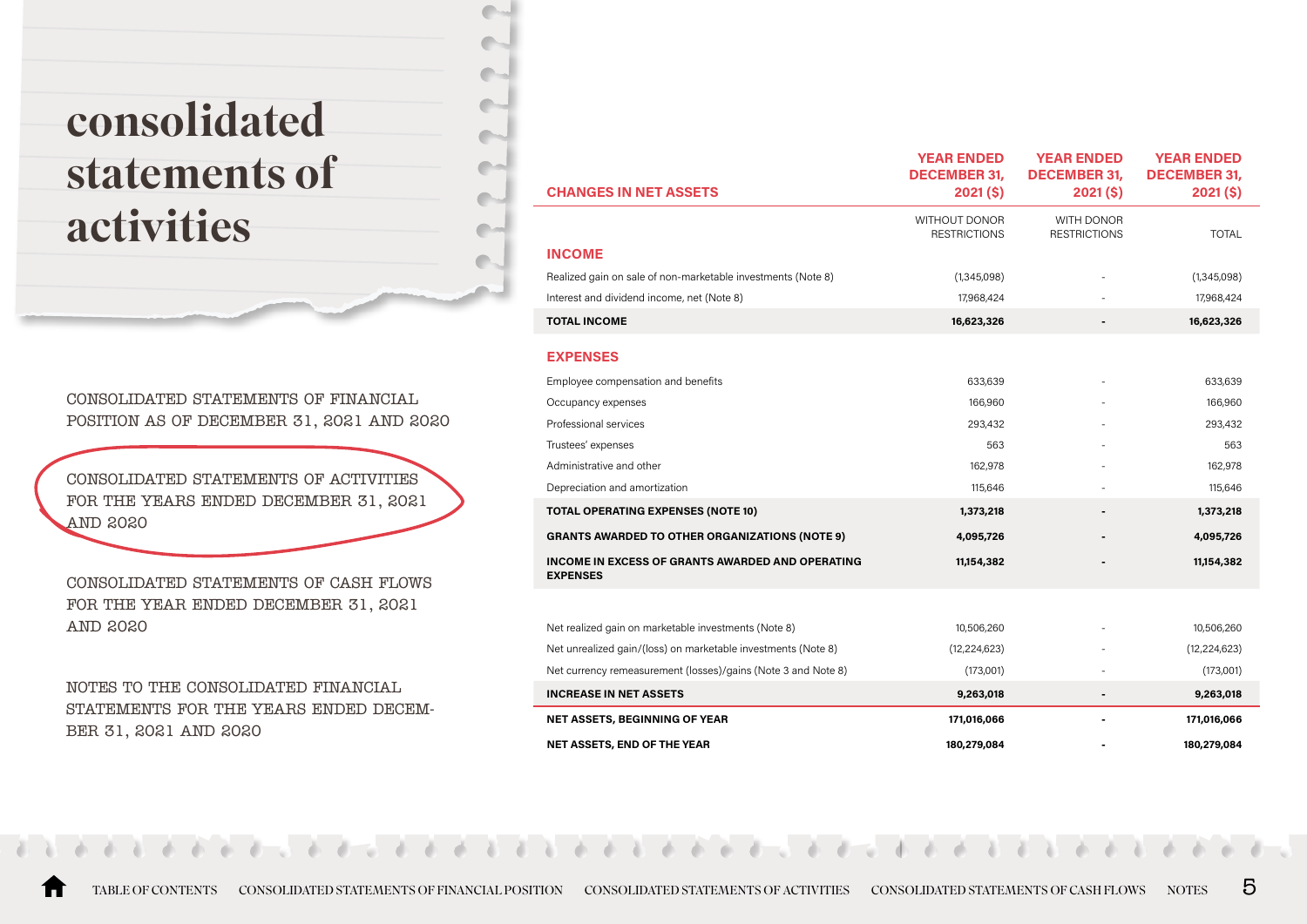# consolidated statements of activities

CONSOLIDATED STATEMENTS OF FINANCIAL [POSITION AS OF DECEMBER 31, 2021 AND 2020](#page-3-0)

CONSOLIDATED STATEMENTS OF ACTIVITIES [FOR THE YEARS ENDED DECEMBER 31, 2021](#page-4-0) AND 2020

[CONSOLIDATED STATEMENTS OF CASH FLOWS](#page-6-0) FOR THE YEAR ENDED DECEMBER 31, 2021 AND 2020

NOTES TO THE CONSOLIDATED FINANCIAL [STATEMENTS FOR THE YEARS ENDED DECEM-](#page-7-0)BER 31, 2021 AND 2020

| <b>CHANGES IN NET ASSETS</b>                                               | <b>YEAR ENDED</b><br><b>DECEMBER 31.</b><br>2020(5) | <b>YEAR ENDED</b><br><b>DECEMBER 31.</b><br>2020(5) | <b>YEAR ENDED</b><br><b>DECEMBER 31.</b><br>2020(5) |
|----------------------------------------------------------------------------|-----------------------------------------------------|-----------------------------------------------------|-----------------------------------------------------|
|                                                                            | <b>WITHOUT DONOR</b><br><b>RESTRICTIONS</b>         | WITH DONOR<br><b>RESTRICTIONS</b>                   | <b>TOTAL</b>                                        |
| <b>INCOME</b>                                                              |                                                     |                                                     |                                                     |
| Realized gain on sale of non-marketable investments (Note 8)               | 476,490                                             |                                                     | 476,490                                             |
| Interest and dividend income, net (Note 8)                                 | 3,839,657                                           |                                                     | 3,839,657                                           |
| <b>TOTAL INCOME</b>                                                        | 4,316,147                                           |                                                     | 4,316,147                                           |
| <b>EXPENSES</b>                                                            |                                                     |                                                     |                                                     |
| Employee compensation and benefits                                         | 647,299                                             |                                                     | 647,299                                             |
| Occupancy expenses                                                         | 165,328                                             |                                                     | 165,328                                             |
| Professional services                                                      | 301,348                                             |                                                     | 301,348                                             |
| Trustees' expenses                                                         | 38,916                                              |                                                     | 38,916                                              |
| Administrative and other                                                   | 152,754                                             |                                                     | 152,754                                             |
| Depreciation and amortization                                              | 101,196                                             |                                                     | 101,196                                             |
| <b>TOTAL OPERATING EXPENSES (NOTE 10)</b>                                  | 1,406,842                                           |                                                     | 1,406,842                                           |
| <b>GRANTS AWARDED TO OTHER ORGANIZATIONS (NOTE 9)</b>                      | 3,785,709                                           |                                                     | 3,785,709                                           |
| <b>INCOME IN EXCESS OF GRANTS AWARDED AND OPERATING</b><br><b>EXPENSES</b> | (876, 403)                                          |                                                     | (876, 403)                                          |
|                                                                            |                                                     |                                                     |                                                     |
| Net realized gain on marketable investments (Note 8)                       | 2,584,560                                           |                                                     | 2,584,560                                           |
| Net unrealized gain on marketable investments (Note 8)                     | 10,869,043                                          |                                                     | 10,869,043                                          |
| Net unrealized gain on non-marketable investments (Note 8)                 | 2,231,624                                           |                                                     | 2,231,624                                           |
| Net currency remeasurement (losses)/gains (Note 3 and Note 8)              | 91,556                                              |                                                     | 91,556                                              |
| <b>INCREASE IN NET ASSETS</b>                                              | 14,900,380                                          | $\blacksquare$                                      | 14,900,380                                          |
| <b>NET ASSETS, BEGINNING OF YEAR</b>                                       | 156,115,686                                         |                                                     | 156,115,686                                         |
| <b>NET ASSETS, END OF THE YEAR</b>                                         | 171,016,066                                         |                                                     | 171,016,066                                         |

m.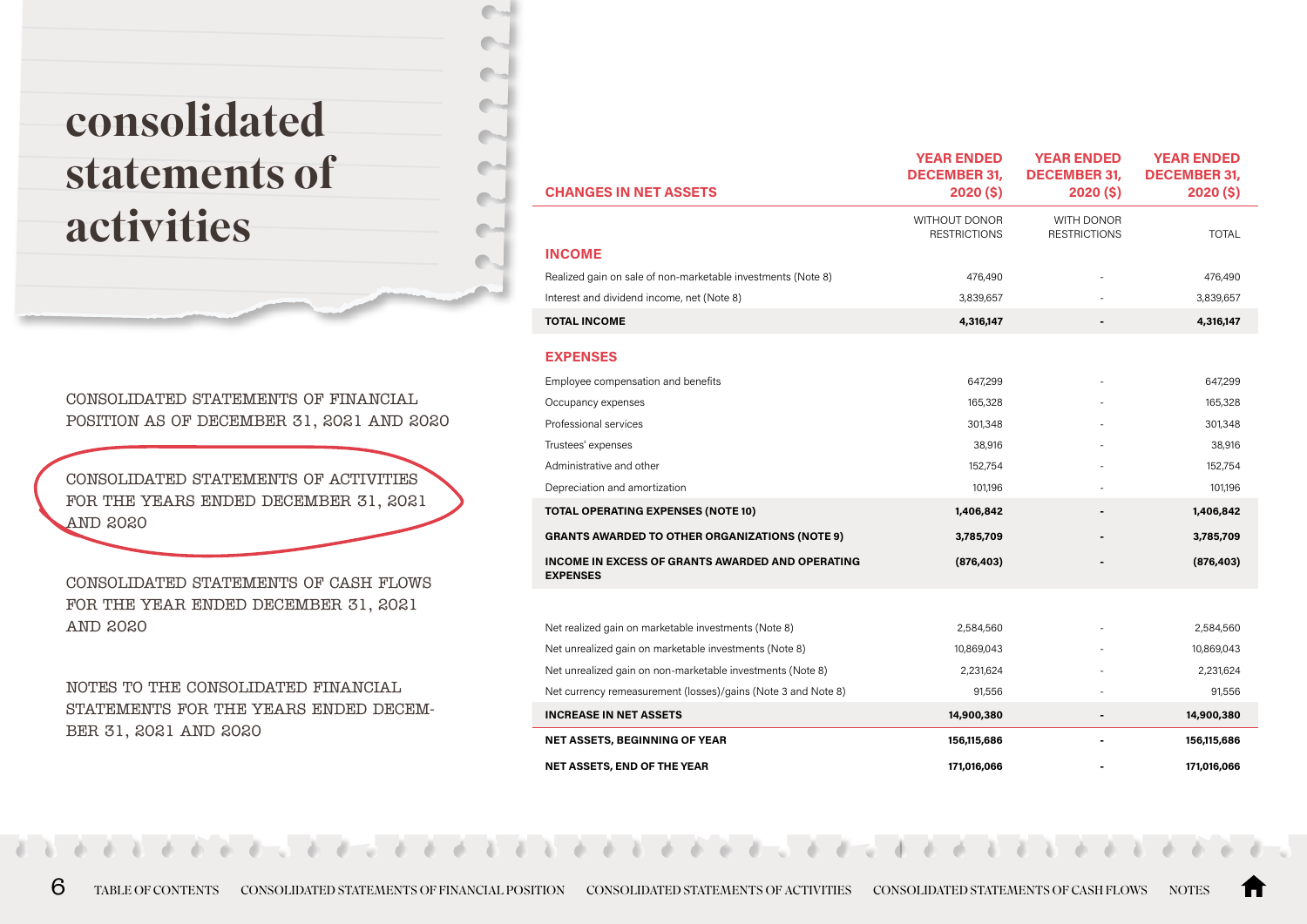# <span id="page-6-0"></span>consolidated statements of cash flows

CONSOLIDATED STATEMENTS OF FINANCIAL [POSITION AS OF DECEMBER 31, 2021 AND 2020](#page-3-0) a a

CONSOLIDATED STATEMENTS OF ACTIVITIES [FOR THE YEARS ENDED DECEMBER 31, 2021](#page-4-0) AND 2020

CONSOLIDATED STATEMENTS OF CASH FLOWS FOR THE YEAR ENDED DECEMBER 31, 2021 AND 2020

NOTES TO THE CONSOLIDATED FINANCIAL [STATEMENTS FOR THE YEARS ENDED DECEM-](#page-7-0)BER 31, 2021 AND 2020

| <b>CASH FLOWS FROM OPERATING ACTIVITIES</b>                                                                                                  | <b>YEAR ENDED</b><br><b>DECEMBER 31.</b><br>$2021($ \$) | <b>YEAR ENDED</b><br><b>DECEMBER 31.</b><br>$2020($ \$) |
|----------------------------------------------------------------------------------------------------------------------------------------------|---------------------------------------------------------|---------------------------------------------------------|
| <b>CHANGE IN NET ASSETS WITHOUT DONOR RESTRICTIONS</b>                                                                                       | 9,263,018                                               | 14,900,380                                              |
| <b>ADJUSTMENTS TO RECONCILE CHANGE IN NET ASSETS</b><br><b>WITHOUT DONOR RESTRICTIONS TO NET CASH USED BY</b><br><b>OPERATING ACTIVITIES</b> |                                                         |                                                         |
| Net realized (gain)/loss on marketable investments                                                                                           | (10, 506, 260)                                          | (2,584,560)                                             |
| Net realized (gain)/loss on sales of non-marketable investments                                                                              | 1,345,098                                               | (476, 490)                                              |
| Net unrealized (gain)/loss on marketable investments                                                                                         | 12,224,623                                              | (10,869,043)                                            |
| Net unrealized (gain)/loss on non-marketable investments                                                                                     |                                                         | (2,231,624)                                             |
| Net unrealized FX (gain)/loss on non-marketable investments                                                                                  |                                                         | (52,804)                                                |
| Depreciation and amortization                                                                                                                | 115,646                                                 | 101,196                                                 |
| Decrease/(Increase) in cash collateral guarantees                                                                                            | 16,500                                                  |                                                         |
| Decrease/(Increase) in program related investments, assets                                                                                   | (60,000)                                                | 93,449                                                  |
| Increase /(Decrease) in program related investments, payables                                                                                |                                                         | (50,000)                                                |
| Increase/(Decrease) in grants payable                                                                                                        | 186,500                                                 | (243,983)                                               |
| Decrease/(Increase) in prepaid expenses                                                                                                      | (4,207)                                                 | 227,174                                                 |
| Increase/(Decrease) in accounts payable and accrued expenses                                                                                 | 8,424                                                   | 26,188                                                  |
| NET CASH PROVIDED BY (USED IN) OPERATING ACTIVITIES                                                                                          | 12,589,342                                              | (1,160,117)                                             |
| <b>CASH FLOWS FROM INVESTING ACTIVITIES</b>                                                                                                  |                                                         |                                                         |
| Proceeds from sales of marketable investments                                                                                                | 170,983,729                                             | 38,070,350                                              |
| Proceeds from sales of non-marketable investments                                                                                            | 886,526                                                 | 1,141,064                                               |
| Cost of marketable investments purchased                                                                                                     | (188, 985, 822)                                         | (38, 299, 779)                                          |
| Cost of fixed assets                                                                                                                         | (25,970)                                                | (150,026)                                               |
| Net cash provided by investing activities                                                                                                    | (17, 141, 537)                                          | 761,609                                                 |
| Net decrease in cash and cash equivalents                                                                                                    | (4,552,195)                                             | (398, 508)                                              |
| Cash and cash equivalents, beginning of year                                                                                                 | 6,915,198                                               | 7,313,706                                               |
| Cash and cash equivalents, end of year                                                                                                       | 2,363,003                                               | 6.915.198                                               |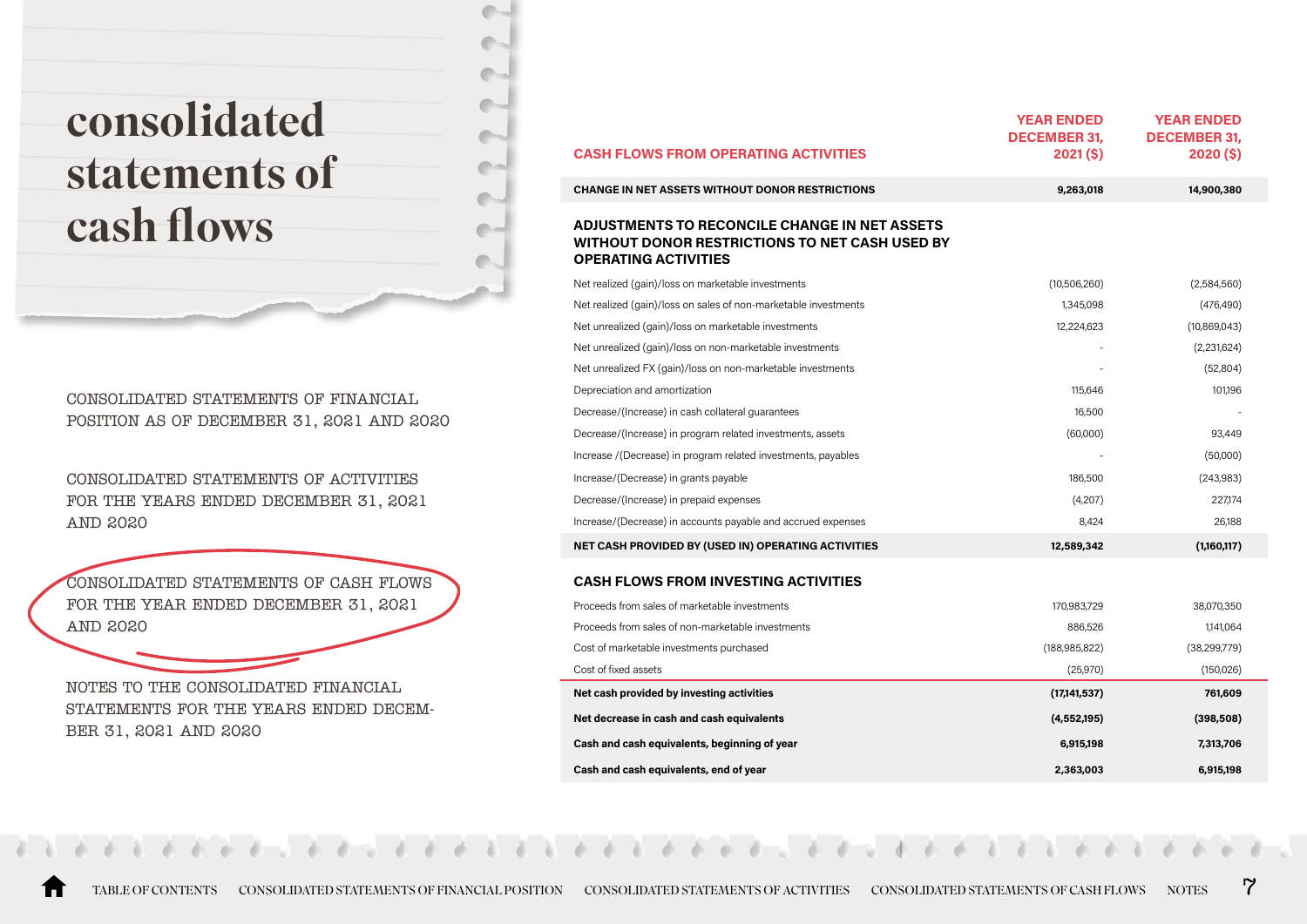<span id="page-7-0"></span>notes to the consolidated financial statements

CONSOLIDATED STATEMENTS OF FINANCIAL [POSITION AS OF DECEMBER 31, 2021 AND 2020](#page-3-0)

CONSOLIDATED STATEMENTS OF ACTIVITIES [FOR THE YEARS ENDED DECEMBER 31, 2021](#page-4-0) AND 2020

[CONSOLIDATED STATEMENTS OF CASH FLOWS](#page-6-0) FOR THE YEAR ENDED DECEMBER 31, 2021 AND 2020

NOTES TO THE CONSOLIDATED FINANCIAL STATEMENTS FOR THE YEARS ENDED DECEMBER 31, 2021 AND 2020

# 1. ORGANIZATION

The Romanian-American Foundation (the Foundation or RAF) is a United States ("U.S.") notfor-profit corporation originally filed in the State of Delaware on October 24, 2008 and thereafter amended and restated in its incorporation on September 29, 2009 pursuant to an agreement between the Romanian-American Investment Foundation [the former Romanian-American Enterprise Fund] ("RAEF" or the "Fund") and the U.S. Government. The Foundation was formed to advance the purposes of the U.S. Foreign Assistance Act of 1961 and of the U.S. Support for East European Democracy act of 1989 (SEED Act) by building upon the programs established by the Romanian-American Enterprise Fund by furthering the development of the private sector through education, entrepreneurship and private sector philanthropy and volunteerism in Romania. The Foundation shall be operated in perpetuity.

The Foundation is capitalized with an endowment through a grant

from the Fund. The Fund paid or transferred to the Foundation certain "RAEF proceeds", such payments or transfers constituting in the aggregate the endowment of the Foundation (see Note 4). The original source of the grant funds provided by the Fund to the Foundation is the U.S. Government acting through USAID and the funds provided through the Foundation are therefore a gift from the American people to the citizens of Romania.

The Foundation's mission is to be an effective leadership organization that strengthens and promotes conditions for a sustainable market economy and a democratic society that provides access to opportunities for all segments of the population in Romania. The Foundation aims to enable people and organizations in Romania to take advantage of the opportunities presented by globalization and membership to the European Union.

The Foundation believes in a more engaged, entrepreneurial and prosperous society in Romania, in which people think innovatively and responsibly.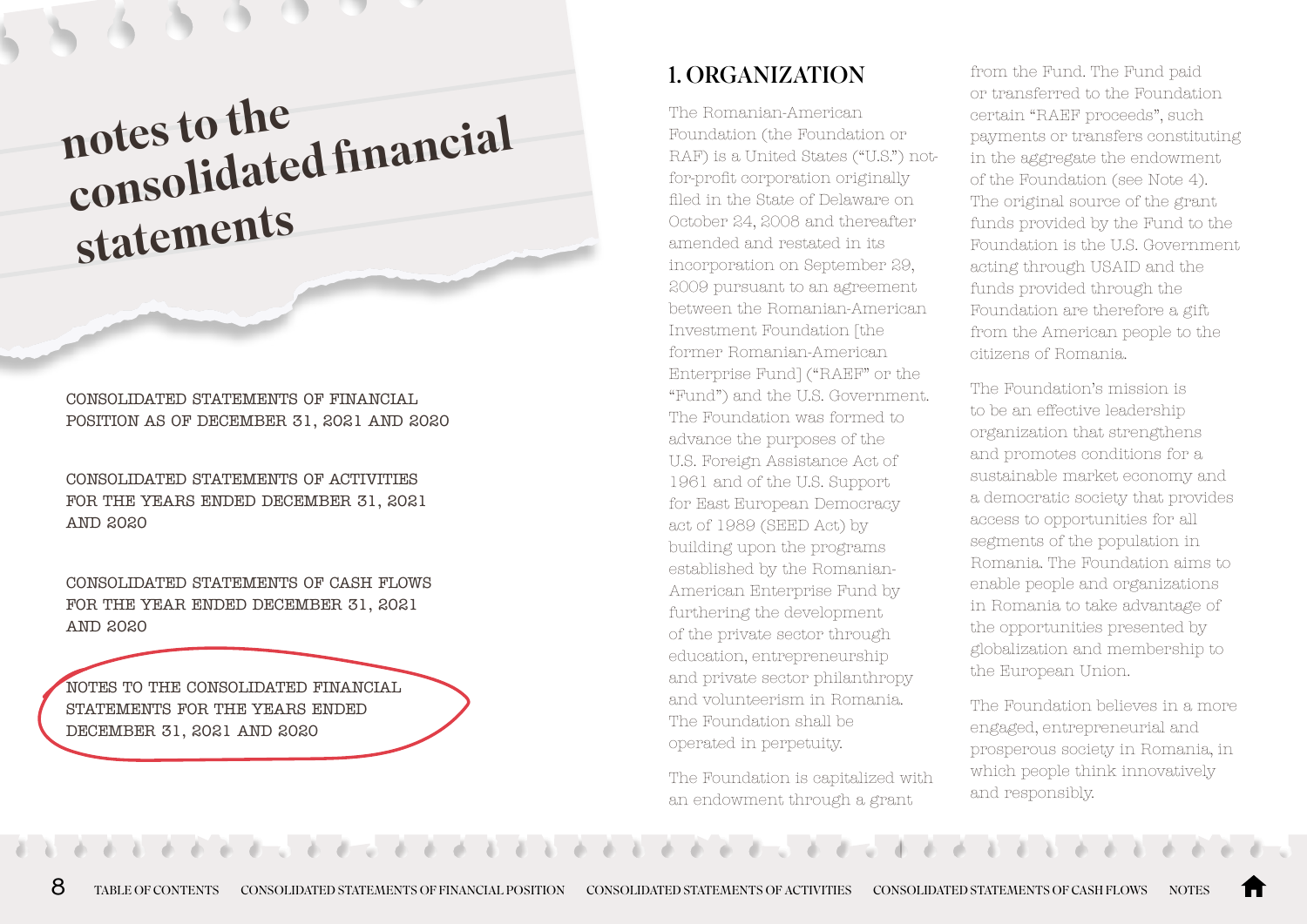In the long-term vision of the Foundation: communities are actively engaged in shaping their future; rural economy is a vibrant contributor to Romania; young people are empowered to become drivers of economic and social progress; innovation is a normal, integral part of day to day life and culture; philanthropy becomes a societal value of solidarity and trust. Accordingly, the Foundation allocates its resources to support several main program areas: Initiatives in Education, Technology and Innovation; Philanthropy and Civic Engagement; Rural Economy and Entrepreneurship.

The Foundation uses two approaches to fund its program strategies: grants and program related investments. The Foundation generally seeks an external program manager to execute the objectives of each individual grant, thereby leveraging the Foundation's resources. The Foundation also consider using program related investments, such as loans and repayable grants, to support the cash flow of qualified NGOs or other categories of individuals

or organization, which have charitable purposes aligned with the Foundation's mission. The Foundation does not have ownership or control of the external program managers.

The Foundation maintains offices in New York, NY, U.S.A. and in Bucharest, Romania, with the majority of the Foundation's operations performed through its direct hired personnel in Romania. The Foundation incoporated a Romanian legal entity with its official name Fundatia "Organizatia Nonprofit Romanian-American Foundation" Romania ["RAF Romania"], which was legally formed on January 11, 2011. In 2020 RAF Romania changed its legal name in Fundatia Romano-Americana. The consolidated financial statements of the Foundation include RAF Romania for the years ended December 31, 2020 and 2021.

## 2. BASIS OF PREPARATION

The Foundation prepares its consolidated financial statements in accordance with the accounting

principles generally accepted in the United States of America ("U.S. GAAP"). The Foundation's consolidated financial statements are reported on a US dollar basis, the Foundation's functional and reporting currency, rounded to the nearest dollar.

In 2017, the Foundation early adopted Financial Accounting Standard Board ("FASB") Accounting Standards Update ("ASU") 2016-14 Not-for Profit Entities (Topic 958) "Presentation of Financial Statements of Notfor-Profit Entities" that makes several improvements to current reporting requirements.

The Foundation is required to classify information regarding its financial position and activities into two classes of net assets:

#### Net assets with donor restrictions:

Contributions to the Foundation are reported as net assets with donor restrictions if received with donor stipulations that limit the use of the contribution. When a donor restriction expires, i.e. when the purpose of the restriction is accomplished, net assets with donor restrictions are reclassified as net

assets without donor restrictions and reported in the consolidated statements of activities as net assets released from restrictions.

#### Net assets without donor

restrictions: Net assets without donor restrictions are those net assets that are not restricted by donor imposed stipulations. Pursuant to the Grant Agreement between the Fund and the Foundation (see Note 4), at December 31, 2021 and at December 31, 2020 the entire balances of net assets received from the Fund are classified as net assets without donor restrictions.

### IMPACT OF COVID-19 PANDEMIC ON THE ACTIVITY OF THE FOUNDATION

On March 11, 2020, the World Health Organization declared that the outbreak of the corona virus ("COVID-19") is a pandemic, and the President of Romania announced a state of emergency on March 16, 2020. Responding to the potentially serious threat that COVID-19 presents for public health, government authorities have taken steps to contain the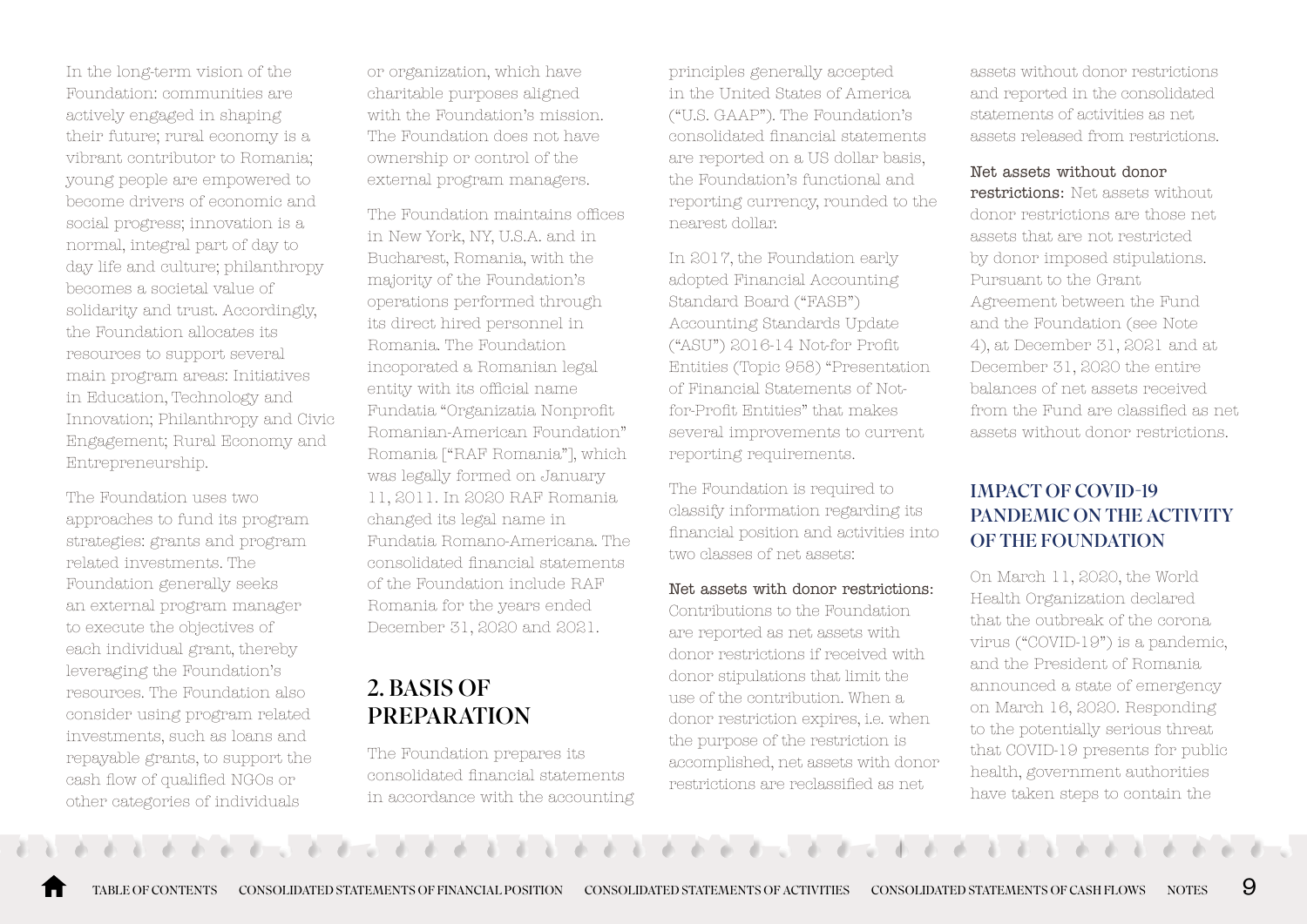epidemic, including introducing restrictions on cross-border movement of people, entry restrictions on foreign visitors and the "lock-down" of certain industries. In particular, the activity of schools, universities and restaurants as well as cultural, sports and entertainment activities with a public of more than 100 persons was suspended at that time. Some Romanian companies have also instructed the employees to stay at home and have curtailed or temporarily suspended business operations. Starting 15 May 2020, following the state of emergency, the state of alert was established which involved relaxation to a certain extent of the measures previously taken to control the pandemic, including resuming passenger transportation and allowing certain commercial activities previously restricted to be carried on under certain conditions. The state of alert continued during year 2021.

The wider economic impacts of these events include: the decrease or the interruption of the commercial operations and of the economic activity in

Romania and the United States, with a cascading impact on the supply chains; significant disruptions for companies in certain industries, as well as on export-oriented businesses, with a high dependence on foreign markets - the distressed industries included trade and transportation, travel and tourism, entertainment, production, construction, retail, other than food insurance and education; significant decrease in demand for non-essential goods and services; an increase in economic uncertainty, reflected in more volatile asset prices and foreign exchange rates.

Management has taken actions to address the effects of COVID19 outbreak on the activity of the Foundation, such as limiting travelling to the office or to partners, delivering the mandatory official documentation and reports electronically, agreeing to redirect grants to project-segments of partners affected by the COVID19 outbreak. Having reached out to our partner organizations to assure them of our assistance and funding through this unpredictable period, program directors worked with

every partner organization, assessing the state of their operations, the ways in which the pandemic affects programming, trying to gain an understanding of sponsor reactions, and developing strategies for redress.

RAF's Board of Trustees and management are aware of the New York Stock Exchange volatility which affects the fair value of our investment portfolios. We considered the fluctuation is within the normal economic cycles of business and did not consider the medium-term average yield of the portfolios to be significantly affected. The Board of Trustees constantly monitor the structure of investments and abide by the Investment Policy in case they decide to mitigate the risks by changing the holdings' structure. During 2021, the Board of Trustees hired a new investment manager; the investment portfolios were liquidated by the previous managers Alex Brown and Fund Evaluation Group as of the end of July 2021 and the cash re-invested in August 2021 with the new outsourced chief investment officer SEI Investments Management Corporation and

SEI Private Trust Company as the custodian, except for one investment participation that was held by RAF and transferred under SEI's investment management.

## 3. SUMMARY OF SIGNIFICANT ACCOUNTING POLICIES

#### USE OF ESTIMATES

The preparation of the consolidated financial statements in conformity with U.S. GAAP requires management to make estimates and assumptions that affect the reported amounts of assets and liabilities and disclosure of contingent assets and liabilities at the date of the consolidated financial statements and the reported amounts of revenues and expenses during the reporting period. Actual results may differ materially from those estimates.

### **CONSOLIDATION**

The operations of the Foundation's Bucharest office are primarily managed through a wholly owned and consolidated subsidiary RAF

 $10\,$  table of contents consolidated statements of financial position consolidated statements of activities consolidated statements of cash flows notes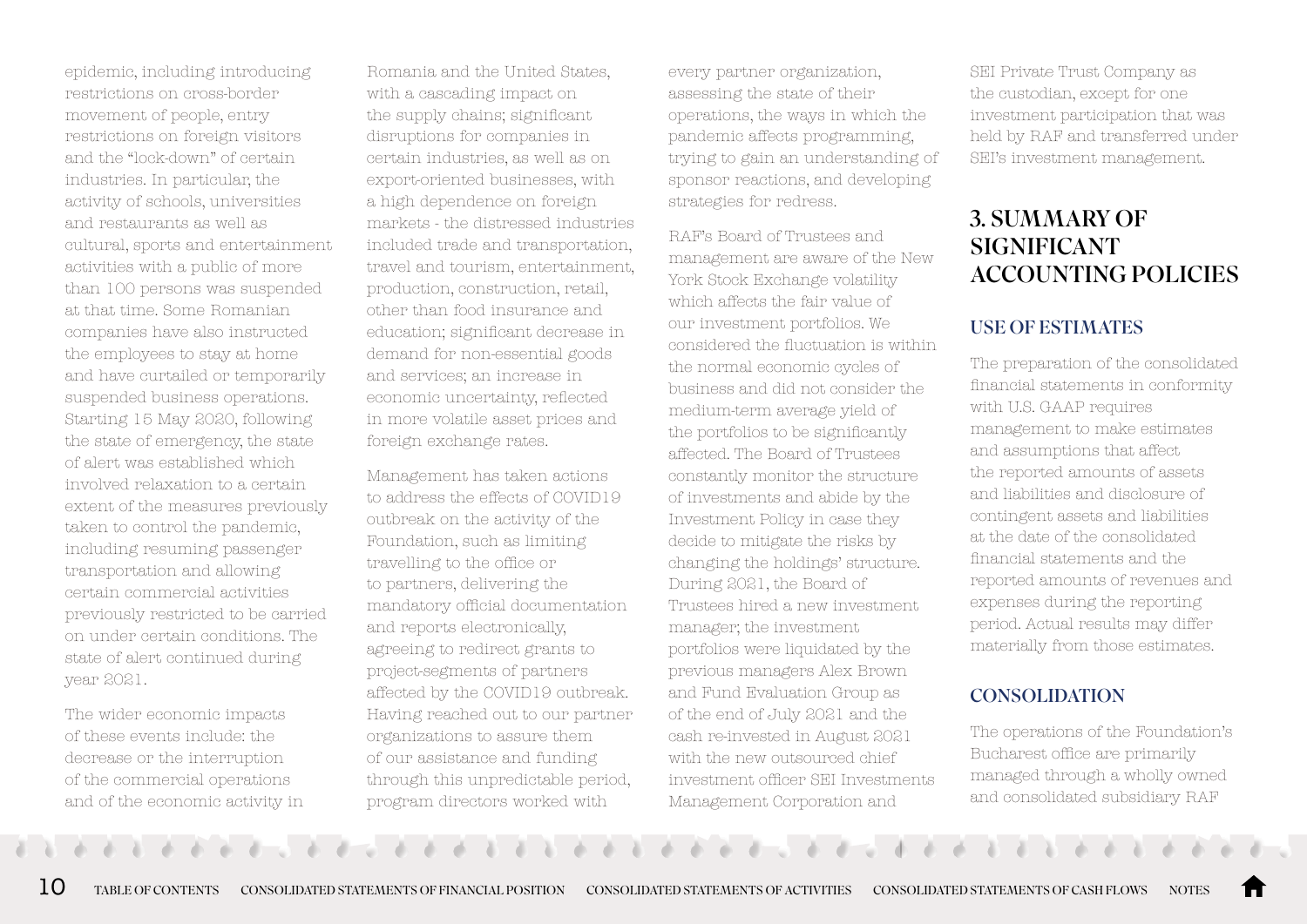Romania. The accompanying consolidated financial statements reflect the consolidation of the accounts of the Foundation and RAF Romania. All material intercompany transactions and balances have been eliminated in consolidation.

#### INVESTMENTS, AT FAIR VALUE

The Foundation engages professional investment managers who make investment decisions according to the Foundation's investment policy and monitor the Foundation's investments. The Foundation's marketable investments were managed through investment management accounts (the "managed accounts") by Alex Brown – a division of Raymond James and Fund Evaluation Group until July 31, 2021 and by SEI Investments Management Corporation starting 01 August 2021 (the "investment managers").

Interest and dividend income earned and unrealized and realized gains and losses on investments are reported in the consolidated statement of activities (see Note 8 for fair value of investments).

The Foundation's non-marketable investments consisted of 36.36% ownership interest of RAF in Balkan Accession Fund ("BAF"), a partnership investment organized under the laws of Netherlands Antilles that was liquidated in 2021 (see Note 8).

In 2011 the Foundation adopted Financial Accounting Standard Board ("FASB") Accounting Standards Codification ("ASC") 820 "Fair Value Measurements". ASC 820 (i) defines fair value, (ii) establishes a framework for measuring fair value under current accounting pronouncements that require or permit fair value measurement and (iii) enhances disclosures about fair value measurements.

ASC 820 defines fair value as the exchange price that would be received for an asset or paid to transfer a liability in such asset's or liability's principal or most advantageous market, in an orderly transaction value hierarchy which requires an entity to maximize the use of observable inputs when measuring fair value. ASC 820 describes three levels

of inputs that may be used to measure fair value:

Level 1: Inputs to the valuation methodology are unadjusted quoted prices available in active markets for identical assets or liabilities as of the reporting date;

Level 2: Inputs to the valuation methodology are other than quoted prices in active markets, which are either directly or indirectly observable as of the reporting date and fair value can be determined through the use of models or other valuation methodologies; and

Level 3: Inputs to the valuation methodology are unobservable inputs in situations where there is little or no market activity for the asset or liability and the reporting entity makes its own estimates and assumptions related to the pricing of the asset or liability including assumptions regarding risk. The inputs into the determination of fair value require significant judgment. Due to inherent uncertainty of these estimates, these values may differ materially from the values that would have been used had a ready market for these assets and liabilities existed.

A financial instrument's level within the fair value hierarchy is based on the lowest of any input that is significant to the fair value measurement. Certain instruments are valued using the net asset value ("NAV") of the investment vehicle.

The following is a description of the valuation methodology used for the Foundation's investments carried at fair value, including the general classification of such instruments within the valuation hierarchy:

- Marketable Investments Mutual Funds: The Foundation's marketable investments consist of public mutual funds, valued using the NAV. The NAV for these funds is based on quoted prices in an active market with no redemption restrictions and, as such, are classified within Level 1 of the fair value hierarchy.
- Non-Marketable Investments Partnership Investments: The Foundation's non-marketable investments are private investment vehicles valued using the financial information of the partnership and the Foundation's ownership interest.

[TABLE OF CONTENTS](#page-2-0) [CONSOLIDATED STATEMENTS OF FINANCIAL POSITION](#page-3-0) [CONSOLIDATED STATEMENTS OF ACTIVITIES](#page-4-0) [CONSOLIDATED STATEMENTS OF CASH FLOWS](#page-6-0) [NOTES](#page-7-0) 11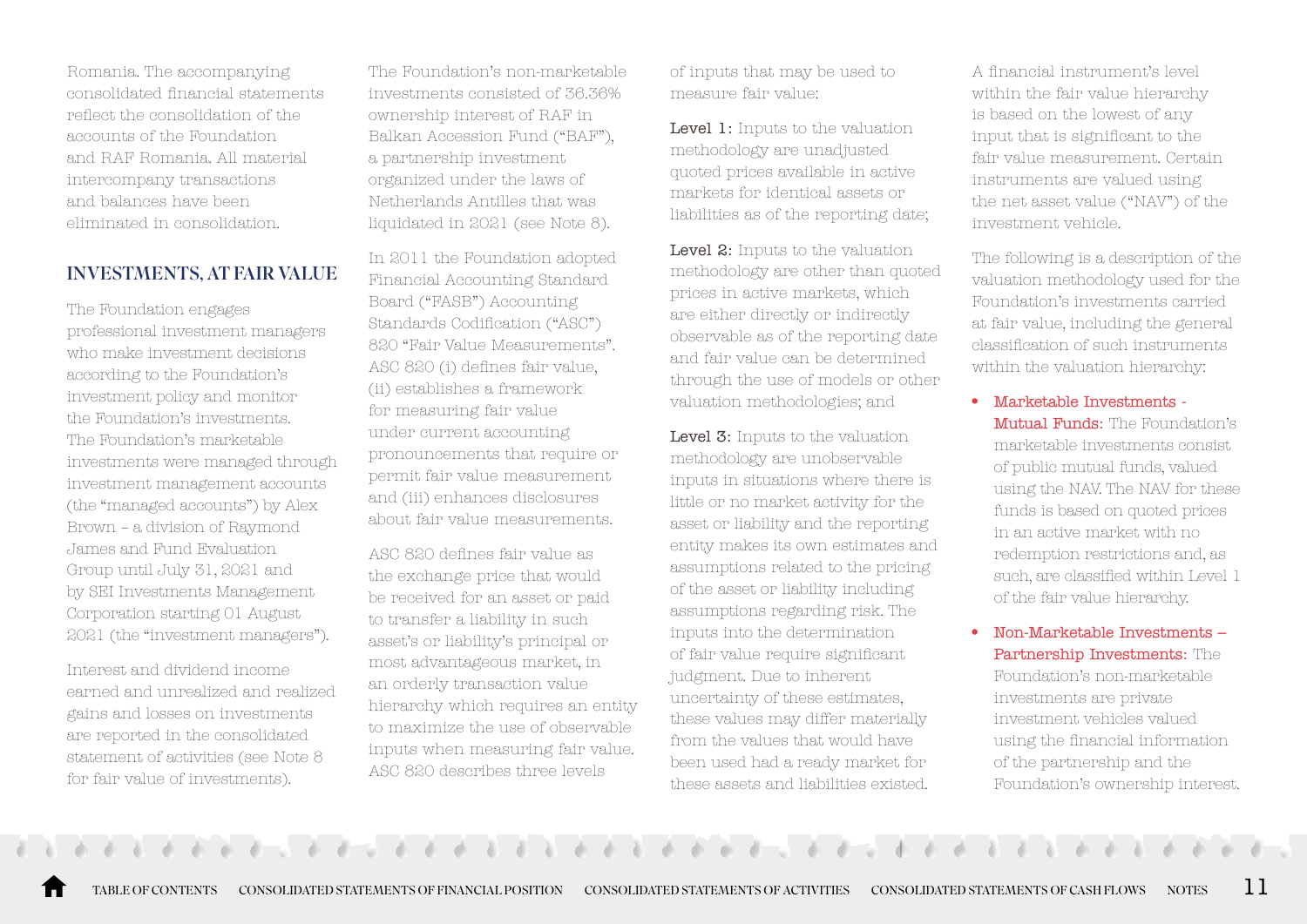These assets are classified within Level 3 of the valuation hierarchy as there is no observable data on which to base the valuation.

The general policy of the Foundation is to carry the nonmarketable investments at cost less provision for estimated impairment losses. The cost less provisions for estimated impairment losses is used to represent the fair values of the investments in the absence of information that would support the need for a lower or higher valuation. The Foundation records unrealized capital gains or losses related to non-marketable investments in case of higher or lower valuation needed based on specific information available. In determining carrying values, management considers relevant qualitative and quantitative information available. The values assigned to investments are based on available information and do not necessarily represent amounts that might ultimately be realized, since such amounts depend on future development inherent in long-term investments. These

values are subject to change over time and are reviewed periodically. As adjustments become necessary, they are reported in the period in which they become known. Due to the inherent uncertainty of the valuation, those estimated carrying values may differ from the values that would have been used had a ready market for the investments existed, and the differences could be material. There is limited precedent for valuing such investments in the region. Therefore, there is little experience upon which to base the estimate of risk and amount of possible losses.

Ī

#### CONCENTRATION OF RISK

The Foundation's marketable investments were held in managed accounts with Alex Brown – a division of Raymond James, and Fund Evaluation Group and since August 2021 by SEI Investments Management Corporation. The managed accounts seek income and capital growth as well as preservation of principal. It is intended to have an average level of risk and may experience moderate levels of volatility, therefore the risk

tolerance of the managed accounts is moderate. The Investment Policy Statement (IPS) states a long term perspective strategic allocation by asset classes with targets of 80% Total Return Enhancement, 10% Total Inflation Protection, and 10% Total Risk Reduction. The IPS also states acceptable ranges around the strategic allocation for each asset class:

| <b>ASSET CLASS</b>                | <b>TARGET</b> | <b>ACCEPTABLE RANGES</b> |
|-----------------------------------|---------------|--------------------------|
| <b>TOTAL RETURN ENHANCEMENT</b>   | 80%           | 60% - 90%                |
| US Equities                       |               | 20% - 40%                |
| <b>International Equities</b>     |               | 10% - 30%                |
| Liquid Credit                     |               | $0\% - 20\%$             |
| Directional Hedge Funds           |               | $0\% - 20\%$             |
| Global Private Assets             |               | $0\% - 25\%$             |
| <b>TOTAL INFLATION PROTECTION</b> | 10%           | $0\% - 20\%$             |
| Multi-Strategy Real Assets        |               | $0\% - 10\%$             |
| <b>Private Real Estate</b>        |               | $0\% - 10\%$             |
| <b>TOTAL RISK REDUCTION</b>       | 10%           | 5% - 45%                 |
| Core Fixed Income                 |               | 5% - 35%                 |
| Other Risk Reduction Fixed Income |               | $0\% - 20\%$             |
|                                   |               |                          |

On a periodic basis, the actual allocation is compared to the strategic allocation and the Finance and Investment Committee of RAF develop a plan of action to rebalance the portfolio in consultation with the investment managers.

The Foundation's non-marketable investments, namely the ownership interest in Balkan Accession Fund (BAF) partnership, is managed by the fund manager

(Axxess Capital). The Finance and Investment Committee of RAF is reported twice a year by the fund manager and the Foundation delegates one of its Trustees as a member of the Supervisory Board of BAF partnership. On March 31, 2018 BAF started its liquidation procedure and discontinued its registration with Curacao Commercial Register. Upon liquidation, BAF adopted a distribution plan according to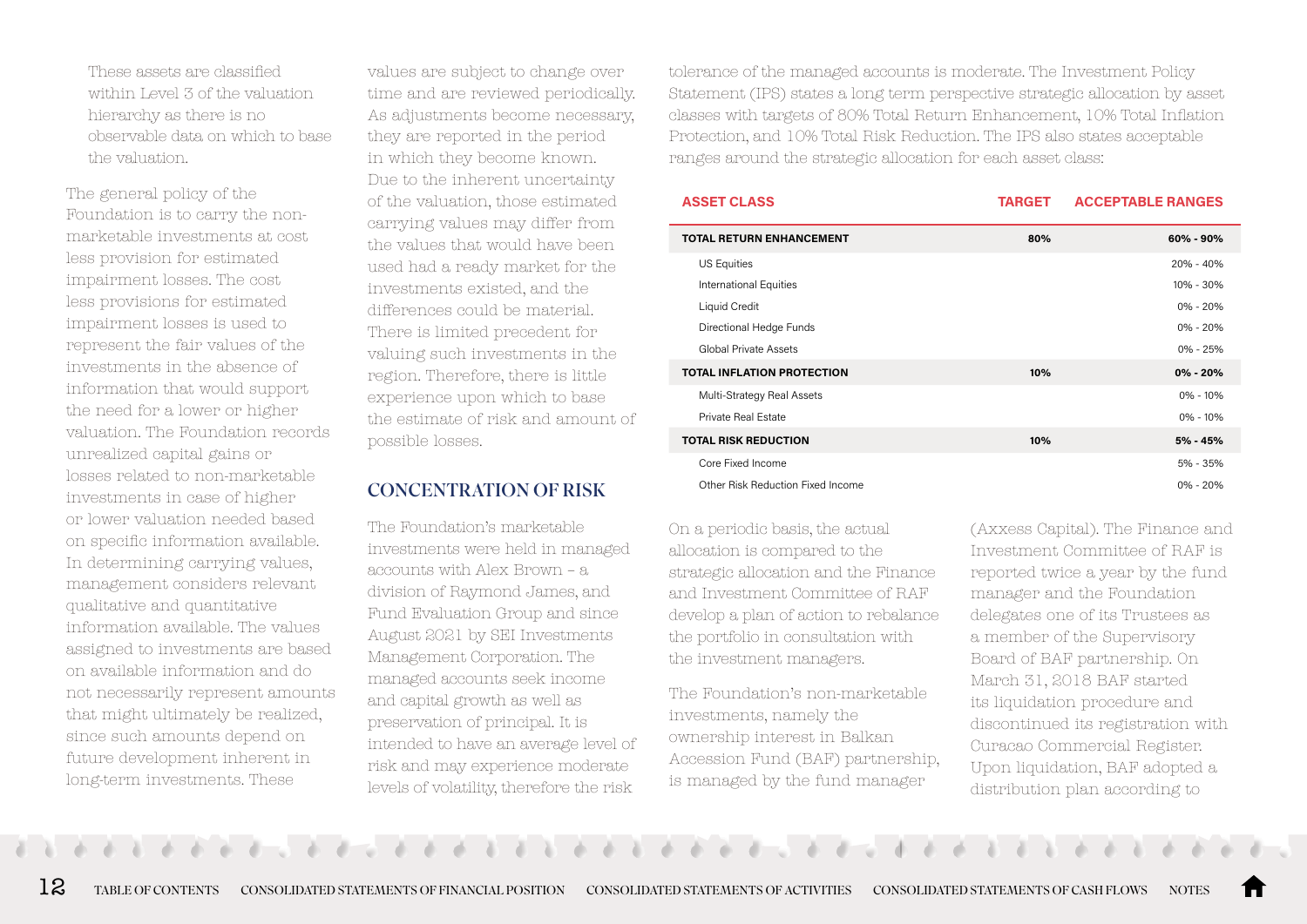which the limited partnership will pay all its debts at short notice and the remaining liquidation balance will be paid to the investors in accordance with the stipulations in the articles of incorporation of the limited partnership.

### CASH AND CASH EQUIVALENTS

For purposes of the consolidated statements of financial position and of cash flows, the Foundation considers all highly liquid financial instruments purchased with an original maturity of three months or less when purchased to be cash equivalents. Cash equivalents include cash held in investment managed accounts.

### CASH COLLATERAL IN BANK DEPOSITS FOR STUDENT LOANS GUARANTEES

For purposes of the consolidated statements of financial position and of cash flows, the Foundation considers all cash collateral guarantees pledged to the bank for student loans granted by Raiffeisen Bank to Romanian students to be

cash restricted in bank deposits with an original maturity higher than three months.

As of December 31, 2020 there were \$16,500 in one such bank deposit that was denominated in U.S. dollars and bearing interest of 2.45% p.a. During 2021 the cash restricted in the bank deposit was integrally released as unrestricted cash to the operating bank account of RAF. As of December 31, 2021 there were no cash collateral guarantees pledged to the bank and no cash restricted in bank deposits.

#### PROGRAM RELATED INVESTMENTS (PRI)

Program related investments are loans signed with Romanian non-governmental organizations. The PRIs are recorded in the consolidated statements of financial position as assets when loans are approved in accordance with policies set by the Board of Trustees, negotiations have been finalized with the borrower, and the parties have signed the loan agreement. In practice, the Foundation generally disburses loans to borrowers over time, as funds are required to meet

certain contractual clauses. As a result, the Foundation also records a PRI payable when the agreement is signed as such PRIs usually have multiple disbursements. See Note 9 for Program Related Investments.

## SUPPORT AND CONTRIBUTION INCOME

Amounts received from the Fund are conditioned on the Foundation's compliance with the requirements of the RAIF Grant and the SEED Act, which imposes certain U.S. policy objectives and reporting obligations. Such income is recognized as unrestricted contributions when received, as management of the Foundation believes that on receipt it is unlikely those conditions will not be met and that all restrictions on the expenditure of such funds are for the general purposes and programs of the Foundation.

#### INTEREST AND DIVIDEND INCOME

Interest and dividend income is recorded in the period in which is earned.

### GRANTS EXPENSES AND GRANTS PAYABLE

Grants are recorded as grants expense in the consolidated statements of activities and grants payable in the consolidated statements of financial position when the grant is approved in accordance with policies set by the Board of Trustees, negotiations have been finalized with the grantee, and the parties have signed the grant agreement. In practice, the Foundation generally disburse grants to grantees over time, as funds are required to meet the costs of each program. As a result, the amount recorded as grants expenses in the consolidated statements of activities generally does not equal the amount of grants disbursed by the Foundation in a fiscal period. See Note 9 for Grants and Grants Payable.

### FOREIGN CURRENCY

The functional currency of the Romanian American Foundation is the United States Dollar. The Foundation's transactions are initiated in U.S. dollars and exchanged for Romanian lei and/or

[TABLE OF CONTENTS](#page-2-0) [CONSOLIDATED STATEMENTS OF FINANCIAL POSITION](#page-3-0) [CONSOLIDATED STATEMENTS OF ACTIVITIES](#page-4-0) [CONSOLIDATED STATEMENTS OF CASH FLOWS](#page-6-0) [NOTES](#page-7-0)  $13$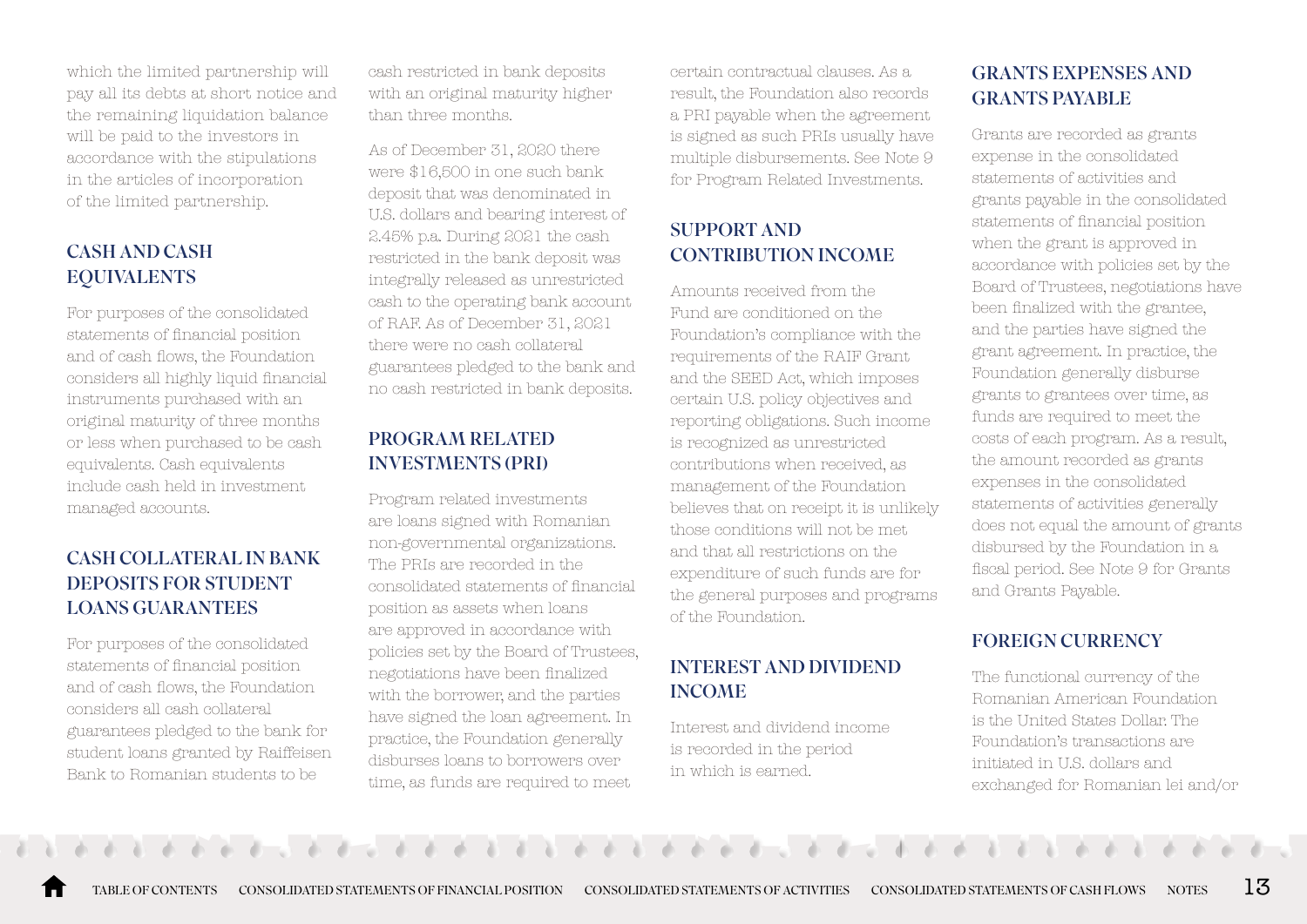EURO ("EUR") only when needed. Revenues and expenses transacted in Romanian lei and/or EURO are re-measured into U.S. dollars at the bank exchange rate resulted from the forextender. All of the Foundation's Romanian lei and EUR assets and liabilities are re-measured into U.S. dollars at the period's end official National Bank exchange rate. The functional currency of RAF Romania is the Romanian Leu ("RON"). Re-measurement and translation adjustments are reflected in the consolidated statements of activities.

#### DONATED SERVICES

Members of the Foundation's U.S. Board of Trustees donate significant amounts of their time to the Foundation's work. No amounts have been reflected in the accompanying consolidated financial statements for such donated services because there is no objective basis available to measure the value of such services.

## FIXED ASSETS

Office building and building improvements are recorded at cost. Depreciation of the building is calculated on a straight-line basis over fifteen years, less residual value. Building improvements are amortized on a straightline basis over their estimated useful lives. Office equipment and capitalized software are recorded at cost. Depreciation is calculated on a straight-line basis over the estimated useful life of the equipment and software, generally two to five years. Land is recorded at cost based on the market value when received by donation and is not depreciated. Land and building held at cost are periodically tested for impairment.

#### OPERATING EXPENSES

Employee compensation and benefits, professional services, expenses of Board of Trustees meetings, expenses for travel, lodging and meals incurred in connection with the Foundation's operations and administrative expenses are classified as operating expenses.

# 4. FUNDING FROM ROMANIAN-AMERICAN INVESTMENT FOUNDATION "RAIF" (the former Romanian-American Enterprise Fund "RAEF" or "the Fund")

The Romanian-American Investment Foundation (RAIF), formerly known as the Romanian-American Enterprise Fund, was created in 1994 by the United States Congress for the purpose of promoting the development of the Romanian private sector. It received \$50 million in funding through the U.S. Agency for International Development (USAID). RAIF pioneered a combination of investment and development activities that proved very successful in the Romanian marketplace.

At the end of its mandate in 2009, RAIF began the processing of liquidating its investment portfolio. It committed to repay \$25 million to the U.S. Treasury as a return of capital. RAIF's Board of Directors, in consultation with USAID, the U.S. Department of States and the U.S. Congress, decided that all remaining proceeds would be granted to the Foundation in order build upon RAIF's work in Romania.

RAIF completed its liquidation in 2018 and filed for dissolution. RAIF contributed a total of \$131,122,684 to the Foundation over the course of the liquidation and repaid \$25 million to the U.S. Treasury as a return of capital.

# 5. NET ASSETS CLASIFICATION

The Foundation did not hold net assets with donor restrictions as of December 31, 2021 and 2020, either by purpose, time or perpetual in nature. The total net assets of the Foundation as of December 31, 2021 and 2020 are net assets without donor restrictions. However, there are several self-imposed limits on the use of resources of the Foundation (I.e. Board Designated Endowment Funds).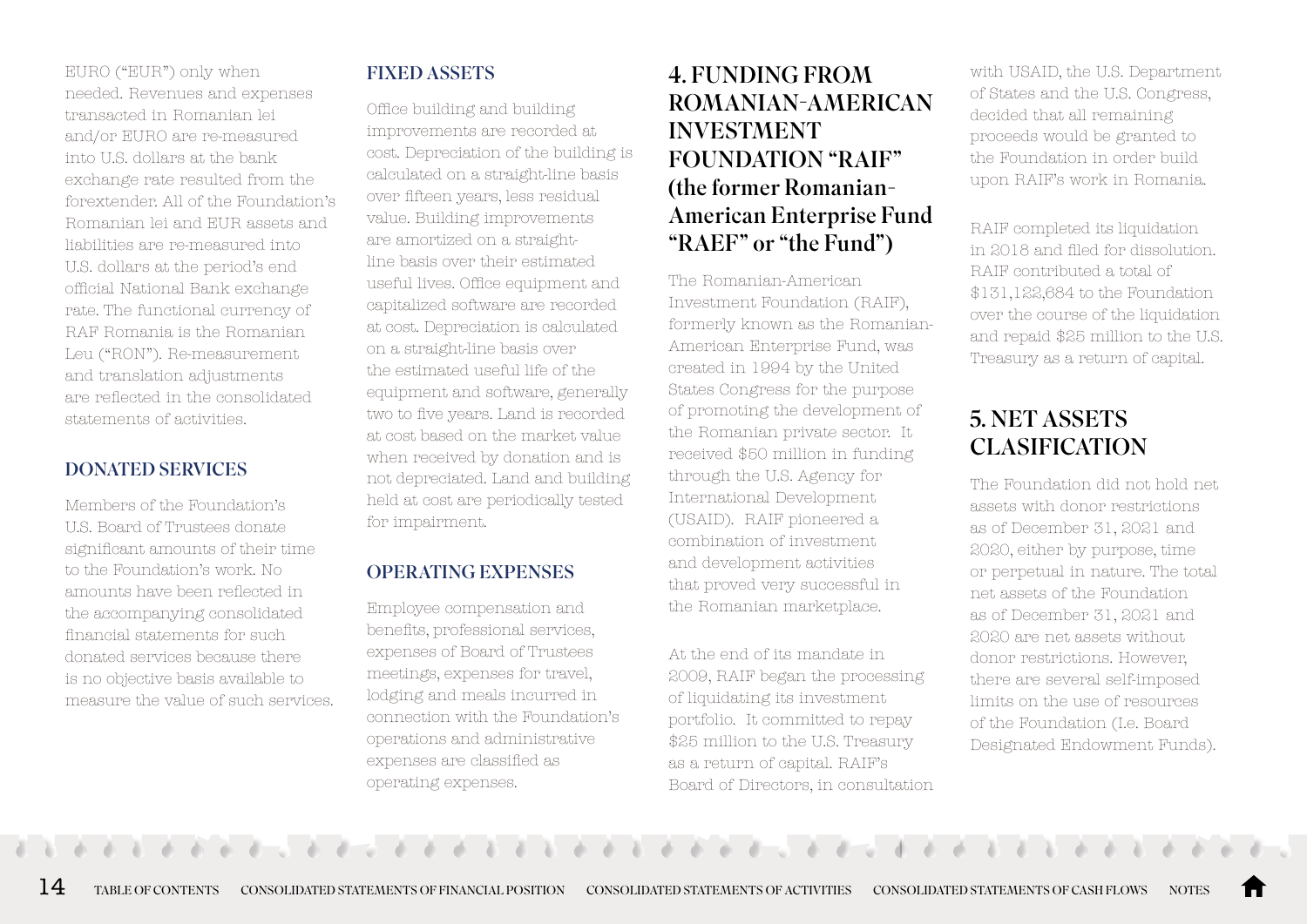| <b>NET ASSETS</b>                                                   | <b>YEAR ENDED</b><br><b>DECEMBER 31,</b><br>2021 | <b>YEAR ENDED</b><br><b>DECEMBER 31,</b><br>2020 |
|---------------------------------------------------------------------|--------------------------------------------------|--------------------------------------------------|
|                                                                     | <b>WITHOUT DONOR</b><br><b>RESTRICTIONS</b>      | <b>WITHOUT DONOR</b><br><b>RESTRICTIONS</b>      |
| <b>CURRENT UNRESTRICTED</b>                                         |                                                  |                                                  |
| Board Designated Endowment Funds:                                   |                                                  |                                                  |
| Investment Managed Funds, marketable investments                    | 175,964,645                                      | 159,680,915                                      |
| Investment Managed Funds, non-marketable<br>investments             |                                                  | 2,231,624                                        |
| Investment Managed Funds, cash                                      | $\overline{c}$                                   | 5,016,371                                        |
| Cash set aside for quasi-endowment investments in<br>following year |                                                  |                                                  |
| <b>TOTAL QUASI-ENDOWMENT</b>                                        | 175,964,647                                      | 166,928,910                                      |
| Fixed Assets, Net                                                   | 3,287,353                                        | 3,377,029                                        |
| Undesignated                                                        | 1,027,084                                        | 710,128                                          |
| <b>CURRENT RESTRICTED</b>                                           |                                                  |                                                  |
| <b>TOTAL NET ASSETS</b>                                             | 180,279,084                                      | 171,016,066                                      |

# 6. BOARD DESIGNATED ENDOWMENT FUNDS OR "QUASI-ENDOWMENT"

As required by U.S. GAAP, net assets associated with endowment funds and funds designated by the Board of Trustees to function as endowments (quasi-endowment), are classified and reported based on the existence or absence of donor-imposed restrictions.

The Foundation's endowment consists of funds designated by the Board of Trustees to function as endowments or the "quasi-endowment". The governing documents of the Foundation allow the governing board to appropriate so much of an endowment fund as is prudent considering

the following relevant factors: the duration and preservation of the endowment fund, the purposes of the Foundation, general economic conditions, the possible effect of the inflation or deflation, the expected total return from income and the appreciation of investments, the Foundation's other resources, and the Foundation's investment policy.

The Board of Trustees of RAF decides on the quasi-endowment funds, i.e. on appropriation of funds to either increase or decrease the quasiendowment and on the cash held or repositioned for further investments, as well as on capital expenditures and on funds appropriated for the following year operating budget; remaining net assets are Undesignated net assets. The Foundation's Board of Trustees approve the annual operating budgets, the annual capital expenditures and its related cashflows projections and plan for annual withdrawals from quasi-endowment funds to assure the necessary liquid funds (Note 7).

Endowment Net Assets Composition by Type of Fund (all Without Donor Restrictions) as of December 31, 2021 and 2020:

| <b>ENDOWMENT NET ASSETS</b>                                         | <b>YEAR ENDED</b><br><b>DECEMBER 31,</b><br>2021 | <b>YEAR ENDED</b><br><b>DECEMBER 31,</b><br>2020 |
|---------------------------------------------------------------------|--------------------------------------------------|--------------------------------------------------|
| <b>QUASI-ENDOWMENT FUNDS</b>                                        |                                                  |                                                  |
| Investment Managed Funds, marketable investments                    | 175,964,645                                      | 159,680,915                                      |
| Investment Managed Funds, non-marketable<br>investments             |                                                  | 2,231,624                                        |
| Investment Managed Funds, cash                                      | $\overline{c}$                                   | 5,016,371                                        |
| Cash set aside for quasi-endowment investments in<br>following year |                                                  |                                                  |
| <b>TOTAL QUASI-ENDOWMENT</b>                                        | 175,964,647                                      | 166,928,910                                      |
| <b>DONOR-RESTRICTED ENDOWMENT FUNDS</b>                             |                                                  |                                                  |
| <b>TOTAL ENDOWMENT</b>                                              | 175,964,647                                      | 166,928,910                                      |

[TABLE OF CONTENTS](#page-2-0) [CONSOLIDATED STATEMENTS OF FINANCIAL POSITION](#page-3-0) [CONSOLIDATED STATEMENTS OF ACTIVITIES](#page-4-0) [CONSOLIDATED STATEMENTS OF CASH FLOWS](#page-6-0) [NOTES](#page-7-0)  $\,15\,$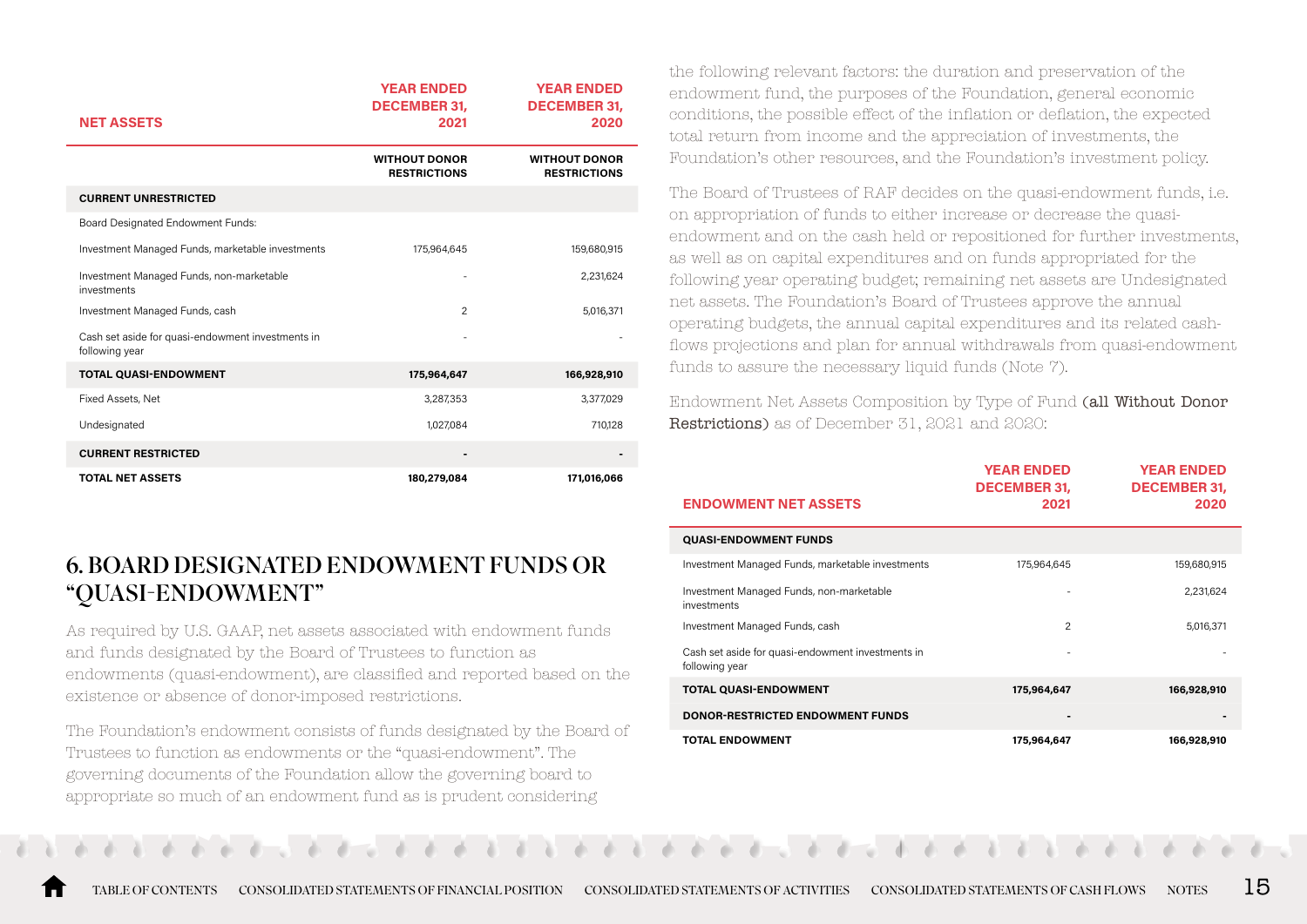Changes in Endowment Net Assets (all Without Donor Restrictions) for the Fiscal Years Ended December 31, 2021 and 2020:

|                                                                              | <b>YEAR ENDED</b><br><b>DECEMBER 31.</b> | <b>YEAR ENDED</b><br><b>DECEMBER 31,</b> |
|------------------------------------------------------------------------------|------------------------------------------|------------------------------------------|
| <b>ENDOWMENT NET ASSETS</b>                                                  | 2021                                     | 2020                                     |
| <b>QUASI-ENDOWMENT NET ASSETS, BEGINNING</b><br><b>OF YEAR</b>               | 166,928,910                              | 152,913,055                              |
| Disposition of marketable investments                                        | 170,983,729                              | 38,070,350                               |
| Proceeds from sale of non-marketable investments                             | 2,231,624                                | 664,574                                  |
| Net realized gain/(loss) on sale of non-marketable<br>investments            | (1,345,098)                              | 476,490                                  |
| Purchase of marketable investments                                           | (171,000,057)                            | (38, 299, 779)                           |
| Net realized FX gain (loss) on non-marketable<br>investments                 |                                          | 52,804                                   |
| Net realized gain on marketable investments                                  | 10,506,260                               | 2,584,560                                |
| Net unrealized appreciation (depreciation) on marketable<br>investments      | (12, 224, 623)                           | 10,869,043                               |
| Net unrealized appreciation (depreciation) on non-<br>marketable investments | (2,231,624)                              | 2,231,624                                |
| Interest and dividend income, net                                            | 17,985,764                               | 3,839,657                                |
| Contributions i.e. cash reinvested                                           | 16,288                                   | 232,170                                  |
| Appropriation of endowment assets for expenditure (i.e.<br>cash withdrawn)   | (5,886,526)                              | (6,705,638)                              |
| <b>QUASI-ENDOWMENT NET ASSETS, END OF YEAR</b>                               | 175,964,647                              | 166,928,910                              |

The Foundation has adopted an investment policy and a spending model for its quasi-endowment assets that attempt to provide a predictable stream of funding to programs while seeking to maintain the purchasing power of the endowment assets. Under

this policy, as approved by the Board of Trustees, the quasiendowment assets are invested in a manner in which investment returns are achieved through both capital appreciation (realized and unrealized) and current yield (interest and dividends). The

Foundation targets a diversified asset allocation that places a greater emphasis on equitybased investments to achieve its long-term return objectives within prudent risk constraints.

The expected return objective of the Foundation's investment portfolio is to achieve a total return, net of fees, equal to or greater than spending, administrative fees, and inflation. RAF expects its quasi-endowment funds, over time, to provide an average rate of return higher than 4.5% percent over CPI annually. RAF seek to outperform its return target over full market cycles and does not expect that all investment objectives will be attained in each year; actual returns in any given year may vary from this amount. For this reason, investment results achieved are reviewed with 1-, 3-, 5-, and 7-year time horizons.

The annual spending of the Foundation supports both administrative and operational expenses which include grants and Program Related Investments. Generally, the Foundation seek to not exceed a current annual

draw rate from its endowment of 4.5% multiplied by the average of the prior twelve quarter-ending portfolio values. The Board of Trustees sets the spending policy with input from the Finance and Investment Committee. Spending is reviewed annually by the Board of Trustees and adjusted as appropriate according to the needs of the Foundation, the current market climate and opportunities arisen for RAF to expand its mission.

## 7. LIQUIDITY AND AVAILABILITY OF FINANCIAL ASSETS

The Foundation's working capital and cash flows have annual variations attributable to the annual budgets approved by the Board of Trustees and financed through cash receipts from sale of investments and from return on investments. To manage liquidity the Foundation plans annual withdrawals from boarddesignated endowment funds according to the budgets and its related cash flows projections approved by the Board of Trustees.

 $16\,$  table of contents consolidated statements of financial position consolidated statements of activities consolidated statements of cash flows notes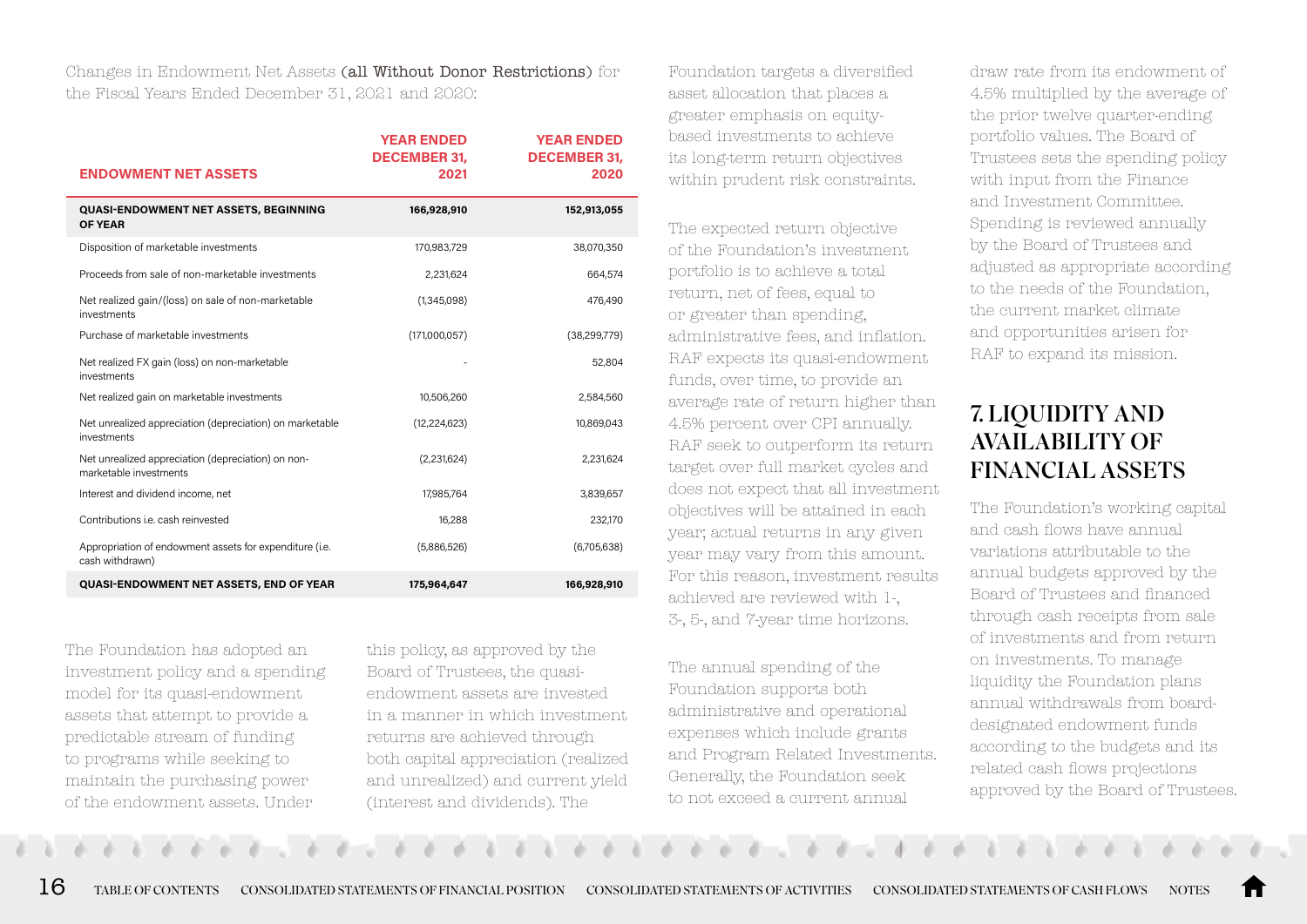See Note 6 for disclosing the spending policy and Note 9 for disclosing grant awards and program related investments disbursements. Although RAF does not intend to spend from its quasi-endowment other than amounts appropriated for general expenditure as part of its annual budget approval and appropriation process, additional amounts from its quasi-endowment could be made available with the governing board approval, if necessary.

The Foundation had \$178,542,648 in financial assets as of December 31, 2021, reduced by amounts not available for general use within one year because of internal designations. Assets available include the Board approved appropriation from the quasiendowment invested managed funds for the following year of \$5,000,000 and cash in operating bank accounts of \$2,363,001 as of December 31, 2021, for a total available financial assets of \$7,363,001.

As of December 31, 2021, the Foundation held cash and cash equivalents of \$125,370 with two large United States commercial banking institutions and \$2,234,489 with one large European commercial banking institution, which includes cash held in foreign currencies (RON and EUR) valued at \$2,179,587 and the remaining are in USD. In addition, as of December 31, 2021, the Foundation held petty cash valued at \$3,144, out of which cash in foreign currencies (RON and EUR) valued at \$2,733 and the remaining are in USD.

| <b>FINANCIAL ASSETS, AT YEAR END</b>                                                                                                         | <b>DECEMBER 31.</b><br>2021 | <b>DECEMBER 31.</b><br>2020 |
|----------------------------------------------------------------------------------------------------------------------------------------------|-----------------------------|-----------------------------|
| Marketable Investments, at fair value                                                                                                        | 175,964,645                 | 159,680,915                 |
| Non-marketable Investments, at fair value                                                                                                    |                             | 2,231,624                   |
| Cash and cash equivalents                                                                                                                    | 2,363,003                   | 6,915,198                   |
| Cash restricted in bank deposits as collateral for student<br>loans quarantee                                                                |                             | 16,500                      |
| Program Related Investments, committed                                                                                                       | 215,000                     | 155,000                     |
| Program Related Investments, payable                                                                                                         |                             |                             |
| TOTAL FINANCIAL ASSETS, AT YEAR END                                                                                                          | 178,542,648                 | 168,999,237                 |
| Less those unavailable for general expenditures within<br>one year, due to:                                                                  |                             |                             |
| Cash restricted in bank deposits as collateral for student<br>loans quarantee                                                                |                             | (16,500)                    |
| Program Related Investments, net receivables                                                                                                 | (215,000)                   | (155,000)                   |
| Board Designations for Quasi-Endowment:                                                                                                      |                             |                             |
| Marketable & Non-marketable Investments                                                                                                      | (175,964,645)               | (161, 912, 539)             |
| Cash held in investment managed accounts                                                                                                     | (2)                         | (5,016,371)                 |
| Cash set-aside for investments in following year                                                                                             |                             |                             |
| <b>FINANCIAL ASSETS AVAILABLE AT BALANCE</b><br><b>SHEET DATE</b>                                                                            | 2,363,001                   | 1,898,827                   |
| Add back amounts available for expenditure in following<br>year, i.e. amounts to be withdrawn from quasi-<br>endowment as per Board approval | 5,000,000                   | 5,000,000                   |
| <b>FINANCIAL ASSETS AVAILABLE TO MEET CASH</b><br><b>NEEDS FOR EXPENDITURES WITHIN ONE YEAR</b>                                              | 7,363,001                   | 6,898,827                   |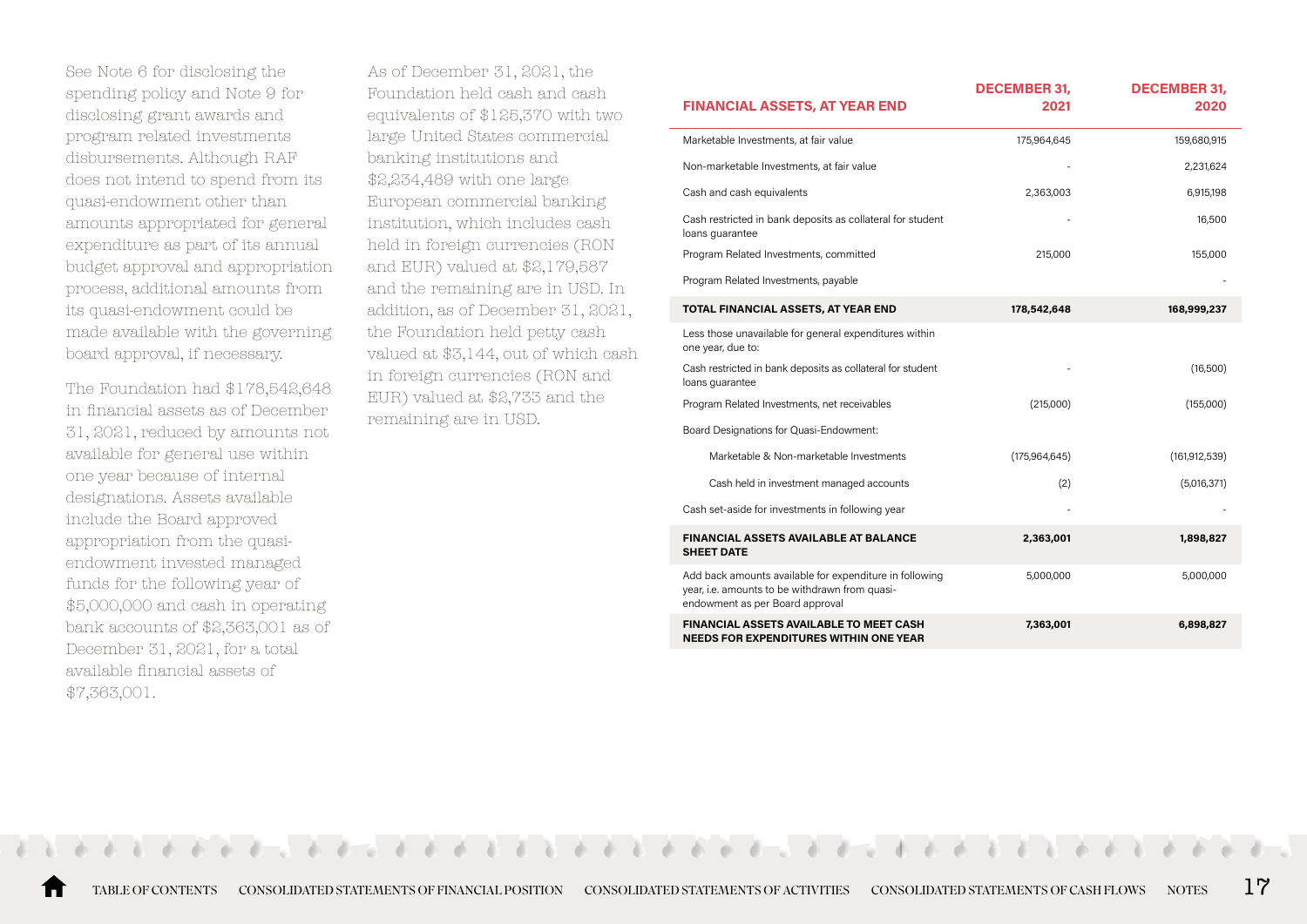# 8. INVESTMENTS AT FAIR VALUE

See Note 3 "Investments at Fair Value" for a presentation of the basis for determining the fair value of the Foundation's investments. The cost and fair value of the Foundation's investments at December 31, 2021 and 2020, as well as the accumulated unrealized gains (losses) and net realized gains (losses) for the years ended December 31, 2021 and 2020 are presented in the tables below:

The unrealized gains (losses) on investments for the years-ended December 31, 2021 and 2020 are presented in the table below:

During fiscal year 2021 the investment managers posted tax costs adjustments to prior year period reports for a total of (\$175,857).

#### Investments as of December 31, 2021

| <b>MARKETABLE</b><br><b>INVESTMENTS:</b>               | <b>COST</b><br>$(\$)$    | <b>FAIR VALUE</b><br>(S) | <b>ACCUMULATED UNREALIZED</b><br><b>GAINS (LOSSES) (\$)</b> | <b>REALIZED GAINS</b><br>$(LOSSES)$ $(S)$ |
|--------------------------------------------------------|--------------------------|--------------------------|-------------------------------------------------------------|-------------------------------------------|
| Mutual Funds - Equity                                  | 135,294,250              | 122,965,420              | (12,328,830)                                                | 10,791,966                                |
| Mutual Funds - Fixed Income                            | 36,790,718               | 36,016,828               | (773,890)                                                   | (102,084)                                 |
| Mutual Funds - Other                                   | 16,104,300               | 16,982,397               | 878,097                                                     | (203, 863)                                |
| Tax costs adjustments and wash sales                   |                          | $\overline{\phantom{a}}$ |                                                             | 20,241                                    |
| Non-Marketable Investments:<br>Partnership investments | $\overline{\phantom{a}}$ | $\overline{\phantom{a}}$ | $\overline{\phantom{a}}$                                    | (1,345,098)                               |
|                                                        | 188,189,268              | 175,964,645              | (12, 224, 623)                                              | 9,161,162                                 |

#### Investments as of December 31, 2020

| <b>MARKETABLE</b><br><b>INVESTMENTS:</b>               | <b>COST</b><br>(S)       | <b>FAIR VALUE</b><br>$(\$)$ | <b>ACCUMULATED UNREALIZED</b><br><b>GAINS (LOSSES) (\$)</b> | <b>REALIZED GAINS</b><br>$(LOSSES)$ $(S)$ |
|--------------------------------------------------------|--------------------------|-----------------------------|-------------------------------------------------------------|-------------------------------------------|
| Mutual Funds - Equity                                  | 67,810,419               | 88,061,516                  | 20,251,097                                                  | 2,579,325                                 |
| Mutual Funds - Fixed Income                            | 47,336,070               | 48.717.546                  | 1,381,477                                                   | 57,016                                    |
| Mutual Funds - Other                                   | 21,652,673               | 22,901,852                  | 1,249,179                                                   | (87,766)                                  |
| Tax costs adjustments and wash sales                   | $\overline{\phantom{a}}$ |                             | $\overline{\phantom{a}}$                                    | 35,984                                    |
| Non-Marketable Investments:<br>Partnership investments | $\overline{\phantom{a}}$ | 2.231,624                   | 2,231,624                                                   | 476,490                                   |
|                                                        | 136,799,162              | 161,912,539                 | 25,113,377                                                  | 3,061,050                                 |

|                                            | <b>ACCUMULATED UNREALIZED</b><br><b>GAINS (LOSSES) AS OF</b><br><b>DECEMBER 31, 2019</b> | <b>UNREALIZED GAINS (LOSSES)</b><br><b>FOR THE YEAR ENDED</b><br><b>DECEMBER 31, 2020</b> | <b>ACCUMULATED UNREALIZED</b><br><b>GAINS (LOSSES) AS OF</b><br><b>DECEMBER 31, 2020</b> |
|--------------------------------------------|------------------------------------------------------------------------------------------|-------------------------------------------------------------------------------------------|------------------------------------------------------------------------------------------|
| Mutual Funds - Equity                      | 20,251,097                                                                               | (32,579,927)                                                                              | (12,328,830)                                                                             |
| Mutual Funds - Fixed Income                | 1,381,477                                                                                | (2,155,367)                                                                               | (773, 890)                                                                               |
| Mutual Funds - Other                       | 1,249,179                                                                                | (371,082)                                                                                 | 878,097                                                                                  |
| Partnership Investments                    | 2,231,624                                                                                | (2,231,624)                                                                               |                                                                                          |
| Tax costs adjustments                      | (175, 857)                                                                               | 175,857                                                                                   |                                                                                          |
|                                            | 24,937,520                                                                               | (37,162,143)                                                                              | (12, 224, 623)                                                                           |
| Tax costs adjustments posted to prior year | 175,857                                                                                  | (175, 857)                                                                                |                                                                                          |
|                                            | 25,113,377                                                                               | (37, 337, 999)                                                                            | (12, 224, 623)                                                                           |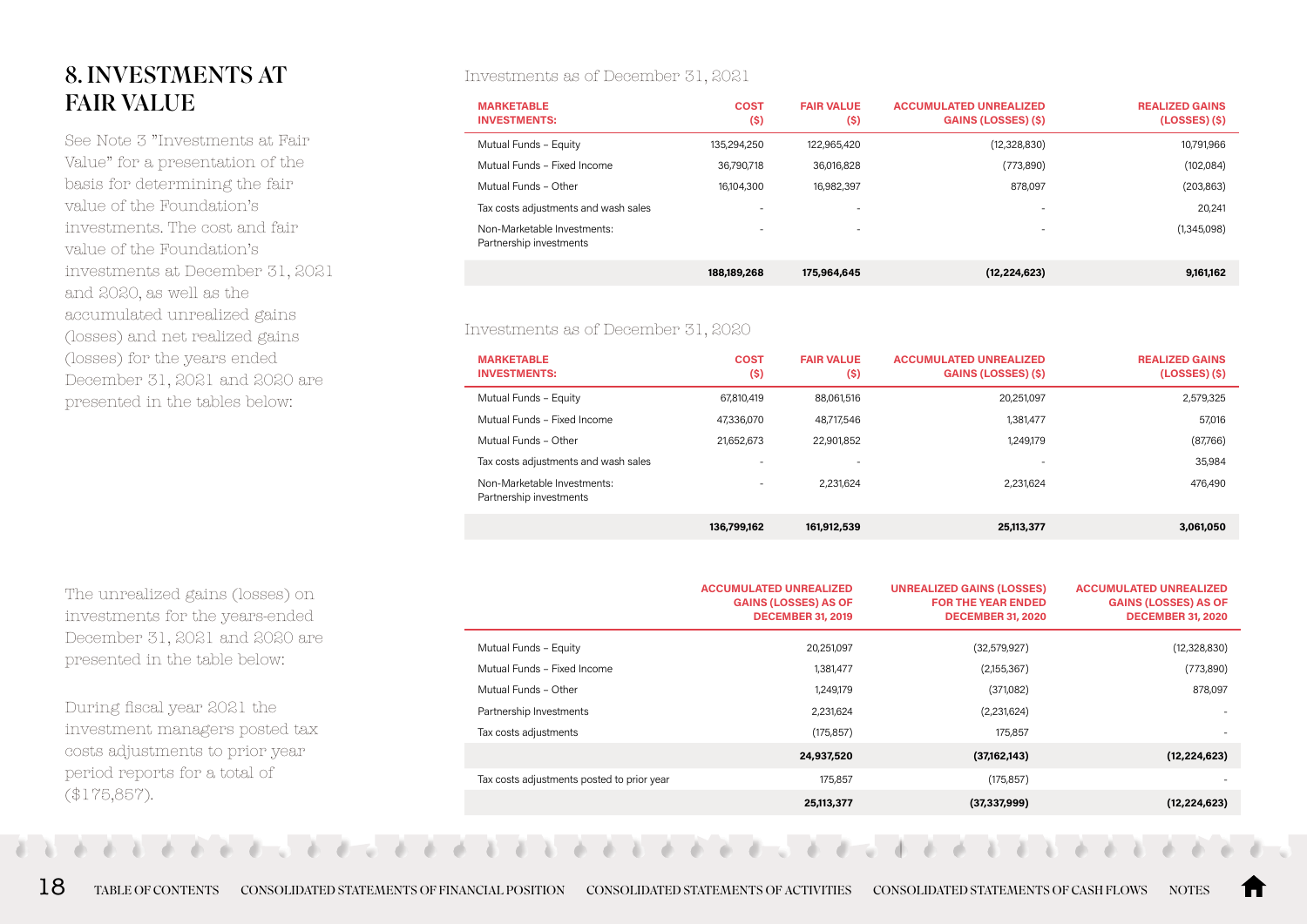Set forth in the table below are the Foundation's investments as of December 31, 2021 and 2020, at fair value on a recurring basis, by the hierarchy levels described in Note 3:

Investments as of December 31, 2021

|                                | <b>QUOTED PRICES IN</b><br><b>ACTIVE MARKETS FOR</b><br><b>IDENTICAL ASSETS</b><br>(LEVEL 1) | <b>SIGNIFICANT</b><br><b>OTHER</b><br><b>OBSERVABLE</b><br><b>INPUTS (LEVEL 2)</b> | <b>SIGNIFICANT</b><br><b>UNOBSERVABLE</b><br><b>INPUTS</b><br>(LEVEL 3) | <b>TOTAL</b>      |
|--------------------------------|----------------------------------------------------------------------------------------------|------------------------------------------------------------------------------------|-------------------------------------------------------------------------|-------------------|
| Mutual Funds - Equity          | 122,965,420                                                                                  | ۰                                                                                  | ٠                                                                       | 122,965,420       |
| Mutual Funds - Fixed<br>Income | 36,016,828                                                                                   | ۰                                                                                  | $\overline{\phantom{a}}$                                                | 36,016,828        |
| Mutual Funds - Other           | 11,201,029                                                                                   | 5.781.368                                                                          | $\overline{\phantom{a}}$                                                | 16,982,397        |
| Partnership investments        | -                                                                                            | ۰                                                                                  | $\overline{\phantom{a}}$                                                |                   |
|                                | \$170,183,277                                                                                | \$5,781,368                                                                        |                                                                         | \$0 \$175,964,645 |
| % TOTAL                        | 96.71%                                                                                       | 3.29%                                                                              | 0%                                                                      | 100%              |

#### Investments as of December 31, 2020

|                                | <b>QUOTED PRICES IN</b><br><b>ACTIVE MARKETS FOR</b><br><b>IDENTICAL ASSETS</b><br>(LEVEL 1) | <b>SIGNIFICANT</b><br><b>OTHER</b><br><b>OBSERVABLE</b><br><b>INPUTS (LEVEL 2)</b> | <b>SIGNIFICANT</b><br><b>UNOBSERVABLE</b><br><b>INPUTS</b><br>(LEVEL 3) | <b>TOTAL</b>  |
|--------------------------------|----------------------------------------------------------------------------------------------|------------------------------------------------------------------------------------|-------------------------------------------------------------------------|---------------|
| Mutual Funds - Equity          | 88,061,516                                                                                   | ٠                                                                                  | -                                                                       | 88,061,516    |
| Mutual Funds - Fixed<br>Income | 48.717.546                                                                                   | ٠                                                                                  | $\overline{\phantom{a}}$                                                | 48.717.546    |
| Mutual Funds - Other           | 22,901,852                                                                                   | $\overline{\phantom{a}}$                                                           | $\overline{\phantom{a}}$                                                | 22,901,852    |
| Partnership investments        | $\overline{\phantom{a}}$                                                                     | ۰                                                                                  | 2.231.624                                                               | 2,231,624     |
|                                | \$159,680,915                                                                                | $\mathbf 0$                                                                        | \$2,231,624                                                             | \$161,912,539 |
| % TOTAL                        | 98.62%                                                                                       | 0%                                                                                 | 1.38%                                                                   | 100%          |

The Foundation has reassessed the classification of certain instruments which were considered as Level 1 as of the year ended December 31, 2020 to Level 2 as of the year ended December 31, 2021 (i.e. Marshal Wace Eureka Fund of \$5,781,368) as it believes a more faithful representation is achieved. The opening balance was not affected in this respect, as the reclassification was not deemed qualitatively material to the financial statements as a whole or quantitatively material by reference to the portfolio of financial instruments held.

A summary of Level 3 activity for the year ended December 31, 2020 and 2021 is as follows:

| <b>BALANCE, DECEMBER 31, 2019</b>                  | 611,770     |
|----------------------------------------------------|-------------|
| Hurdle amounts received from BAF under liquidation | (1,141,064) |
| Realized gain (loss) on sales of investments       | 476,490     |
| Unrealized gain (loss) on partnership investment   | 2,231,624   |
| Realized Exchange Rate gain (loss)                 | 52,804      |
| <b>BALANCE, DECEMBER 31, 2020</b>                  | 2.231.624   |
| Hurdle amounts received from BAF under liquidation | (886, 526)  |
| Realized gain (loss) on sales of investments       | (1,345,098) |
| <b>BALANCE, DECEMBER 31, 2021</b>                  | 0           |

In accordance with its Limited Partnership Agreement, on termination date, i.e. March 31, 2018, BAF was dissolved and appointed the General Partner BAMC NV as its liquidator. The General Partner submitted to the Limited Partners (RAF is a 36.36% interest limited partner) the plan regarding the liquidation of BAF starting at the termination date. According to the plan the remaining invested portfolio companies are expected to be exited in approximately two years and so the liquidation process of BAF shall be fully completed during the year 2021. The liquidation proceeds to RAF included a EUR 1,090,800 or USD 1,240,833 equivalents escrow amount that was retained in BAF during the exit of a major investment prior to the liquidation date and not reconciled as of December 31, 2018.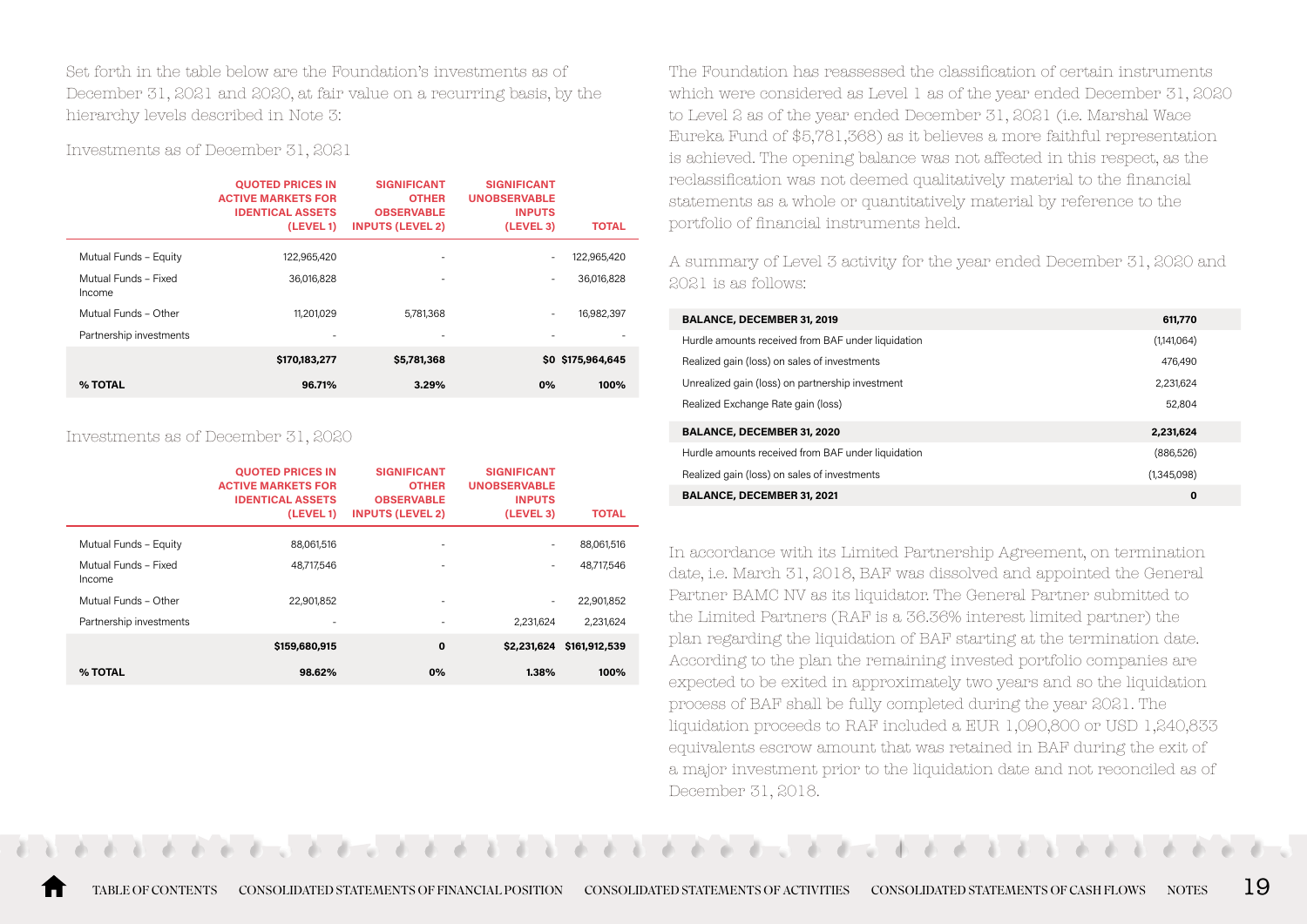During fiscal year 2019 an amount of EUR 545,400 or USD 615,453 equivalents has been released from the escrow account and refunded to RAF as part of the total hurdle amounts distributed to RAF of \$1,296,911. All other liquidation proceeds received by RAF from BAF in excess of the escrow amounts are considered realized gain from sale of nonmarketable investments.

During fiscal year 2020 an amount of EUR 545,400 or USD 664,574 equivalents has been released from the escrow account and refunded to RAF as part of the total hurdle amounts distributed to RAF of \$1,141,064. All other liquidation proceeds received by RAF from BAF in excess of the escrow amounts are considered realized gain from sale of nonmarketable investments. Based on the liquidator's report and on the current market climate in the Balkans region the management of RAF considered that the value of EUR 1,817,600 or \$2,231,624 is a reasonable market fair value as of 31 December 2020 for the remaining liquidation proceeds on BAF investment. RAF recorded in fiscal year 2020

the amount of \$2,231,624 as unrealized capital gain on nonmarketable investments, i.e. on BAF partnership investment.

During fiscal year 2021 RAF received the final tranche of hurdle amounts from BAF of EUR 727,200 or USD 886,526 equivalent and recorded realized losses from sale of non-marketable investments of \$1,345,098.

#### INCOME FROM **INVESTMENTS**

Included in the amount reported as "Interest and dividend income, net" is interest and dividend income and long-term and shortterm capital gains distributions in the consolidated statements of activities for the year ended December 31, 2021 is \$17,968,338 that represents interest, dividend income and long-term and shortterm capital gains received from the investments, net after custodial fees of \$404,040. Interest earned on operating bank accounts as of the year ended December 31, 2021 was \$86.

Included in the amount reported as interest and dividend income

in the consolidated statements of activities for the year ended December 31, 2020 is \$3,839,316 that represents amounts received from the Foundation's various mutual fund investments as interest and dividend income, net after custodial fees of \$384,324. Interest earned on operating bank accounts as of the year ended December 31, 2020 was \$341.

Included in the amount reported as realized loss on sales of investments in the consolidated statements of activities for the year ended December 31, 2021 is \$1,345,098 that represents the loss recorded after the last hurdle amounts have been received from Balkan Accession Fund as distribution of proceeds from BAF liquidation.

Included in the amount reported as realized gain on sales of investments in the consolidated statements of activities for the year ended December 31, 2020 is \$476,490 that represents hurdle amounts received from Balkan Accession Fund as distribution of proceeds from BAF under liquidation. Upon liquidation, BAF adopted a distribution

plan according to which the limited partnership will pay all its debts at short notice and the remaining liquidation balance will be paid to the investors in accordance with the stipulations in the articles of incorporation of the limited partnership.

## 9. GRANTS AWARDED AND PROGRAM RELATED INVESTMENTS

For the year ended December 31, 2021 the Foundation signed 23 new grant agreements and amended 40 grant agreements signed in previous years for a total of \$4,114,390 grant awards in the focus areas of education, technology innovation, entrepreneurship and community development and civil society. During 2021 the Foundation reversed \$18,664 of previous years contracted grant awards as the funds were not entirely used by recipients and subsequently cancelled, the grants awarded during the year and recorded through the consolidated statement of activities amounting

20 [TABLE OF CONTENTS](#page-2-0) [CONSOLIDATED STATEMENTS OF FINANCIAL POSITION](#page-3-0) [CONSOLIDATED STATEMENTS OF ACTIVITIES](#page-4-0) [CONSOLIDATED STATEMENTS OF CASH FLOWS](#page-6-0) [NOTES](#page-7-0)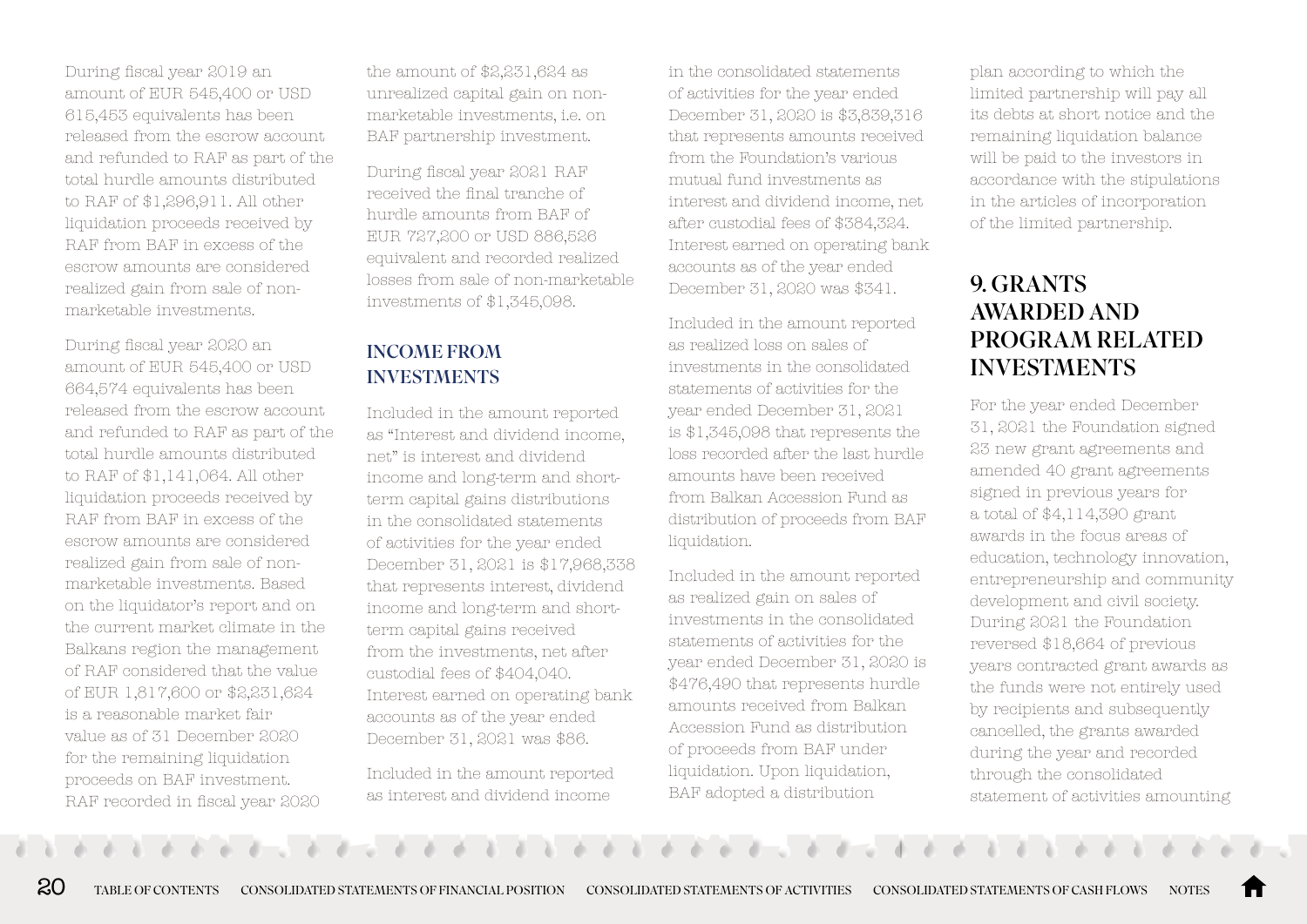to \$4,095,726. The net grants disbursed during the year ended December 31, 2021 consisted of \$3,909,226 and the outstanding signed grant agreements not yet disbursed until year end amounted to \$1,410,662.

As of December 31, 2021 the Program Related Investments ("PRIs") consisted of \$215,000 committed funds in loans signed with 2 Romanian nongovernmental organizations as non-bearing interest loans that are disbursed to the borrowers in multiple tranches. As of December 31, 2021 there were no loan tranches due to the borrowers. During 2021 the Foundation signed one PRI loan of \$195,000 and disbursed \$195,000. During 2021 the Foundation collected \$135,000 as repayments of loans. The total outstanding principal balance of the PRIs was \$215,000 as of December 31, 2021. Repayments of loans were made according to the repayment schedules and there were no past dues recorded as of December 31, 2021.

For the year ended December 31, 2020 the Foundation signed

37 new grant agreements and amended 26 grant agreements signed in previous years for a total of \$3,795,486 grant awards in the focus areas of education, technology innovation, entrepreneurship and community development and civil society. During 2020 the Foundation reversed \$9,777 of previous years contracted grant awards as the funds were not entirely used by recipients and subsequently cancelled, the grants awarded during the year and recorded through the consolidated statement of activities amounting to \$3,785,709. The net grants disbursed during the year ended December 31, 2020 consisted of \$4,029,691 and the outstanding signed grant agreements not yet disbursed until year end amounted to \$1,224,162.

As of December 31, 2020 the Program Related Investments ("PRIs") consisted of \$155,000 committed funds in loans signed with 3 Romanian nongovernmental organizations as non-bearing interest loans that are payable to the borrowers in multiple tranches. As of December 31, 2020 there were

no loan tranches payable to the borrowers. During 2020 the Foundation signed one PRI loan of \$40,000, decreased with \$50,000 a previous year loan committed and disbursed \$40,000. During 2020 the Foundation collected \$83,449 as repayments of loans. The total outstanding principal balance of the PRIs was \$155,000 as of December 31, 2020. Repayments of loans were made according to the repayment schedules and there were no past dues recorded as of December 31, 2020.

# 10. STATEMENT OF FUNCTIONAL EXPENSES AND EXPENSE ALLOCATION

The Foundation's consolidated financial statements as of December 31, 2021 and 2020 report certain categories of expenses that are attributable to more than one program or supporting function. Therefor these expenses require allocation on a reasonable basis that is consistently applied. The expenses that are allocated include depreciation, occupancy, other office administrative expenses which are allocated on a squarefootage basis as well as employees' compensation and benefits which are allocated on the basis of estimates of time and effort.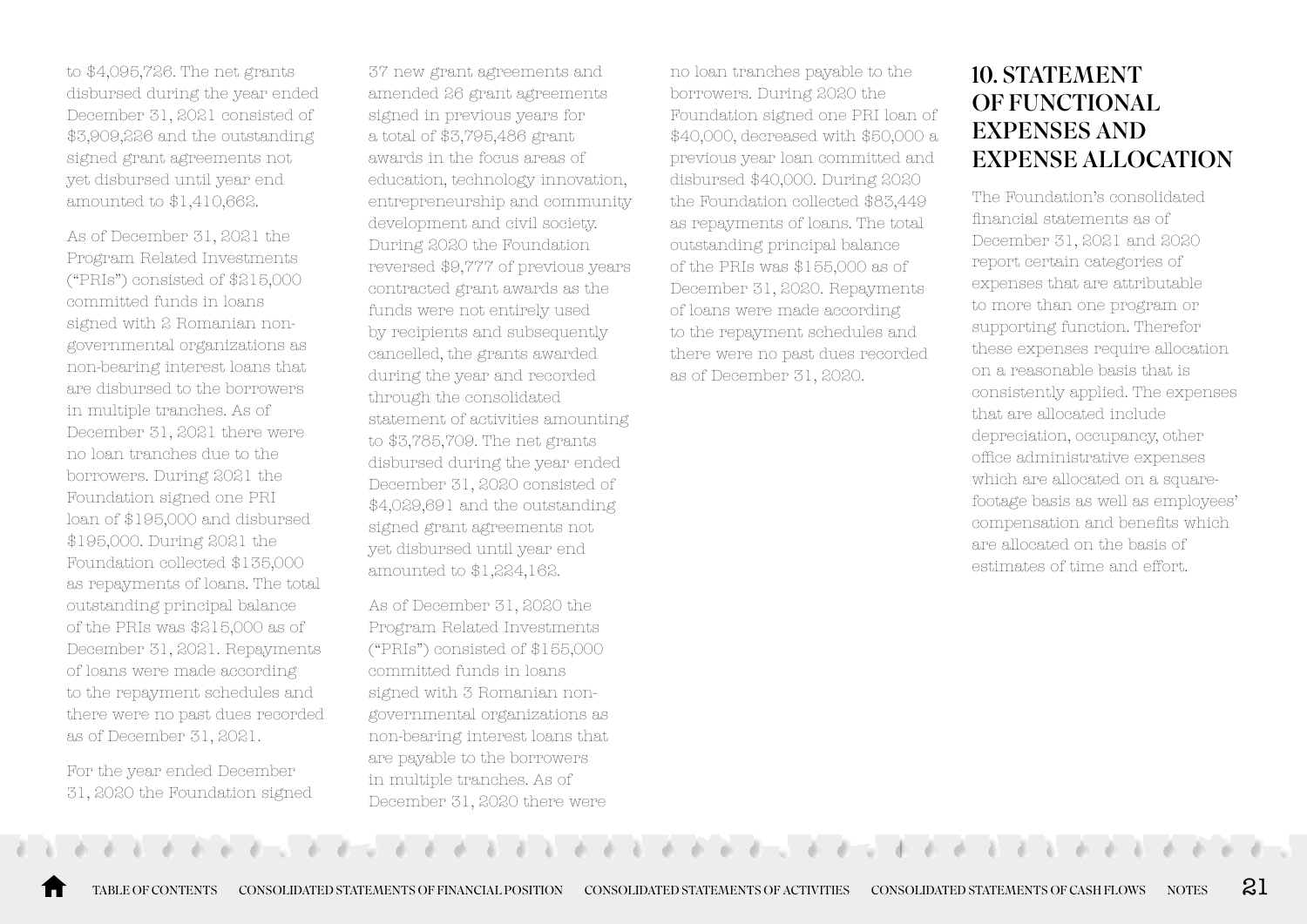The following table presents the functional expenses for the year ended December 31, 2021:

|                                       |                                                   | <b>SUPPORTING ACTIVITIES</b>                                            |                                                          |                                         |                                                       |                            |
|---------------------------------------|---------------------------------------------------|-------------------------------------------------------------------------|----------------------------------------------------------|-----------------------------------------|-------------------------------------------------------|----------------------------|
|                                       | <b>EDUCATION, TECHNOLOGY</b><br>& INNOVATION (\$) | PHILANTHROPY, COMMUNITY DEVELOPMENT<br><b>AND CIVIC ENGAGEMENT (\$)</b> | <b>RURAL ECONOMY AND</b><br><b>ENTREPRENEURSHIP (\$)</b> | <b>PROGRAMS</b><br><b>SUBTOTAL (\$)</b> | <b>MANAGEMENT AND</b><br><b>GENERAL EXPENSES (\$)</b> | <b>TOTAL EXPENSES (\$)</b> |
| Employee salaries, taxes and benefits | 226,406                                           | 152,279                                                                 | 90,005                                                   | 468,690                                 | 164,949                                               | 633,639                    |
| Employee business expenses            | 21,527                                            | 5,754                                                                   | 5,291                                                    | 32,571                                  | 1,289                                                 | 33,860                     |
| Occupancy expenses                    | 75,132                                            | 31,722                                                                  | 43,409                                                   | 150,264                                 | 16,696                                                | 166,960                    |
| Professional fees                     | 104,072                                           | 18,304                                                                  | 79,670                                                   | 202,046                                 | 91,386                                                | 293,432                    |
| Trustees' expenses                    | ۰                                                 |                                                                         | $\overline{\phantom{a}}$                                 | $\overline{\phantom{a}}$                | 563                                                   | 563                        |
| Other general and administrative      | 43,233                                            | 21,593                                                                  | 25,697                                                   | 90,523                                  | 38,595                                                | 129,118                    |
| Depreciation                          | 52,041                                            | 21,973                                                                  | 30,068                                                   | 104,081                                 | 11,565                                                | 115,646                    |
| <b>TOTAL OPERATING EXPENSES</b>       | 522,410                                           | 251,625                                                                 | 274,140                                                  | 1,048,175                               | 325,043                                               | 1,373,218                  |
| Grants awarded to other organizations | 1,655,468                                         | 1,419,809                                                               | 1,020,449                                                | 4,095,726                               | $\overline{\phantom{a}}$                              | 4,095,726                  |
| <b>TOTAL EXPENSES</b>                 | 2,177,878                                         | 1,671,434                                                               | 1,294,589                                                | 5,143,901                               | 325,043                                               | 5,468,944                  |

The following table presents the functional expenses for the year ended December 31, 2020:

|                                       | <b>PROGRAM ACTIVITIES</b>                         |                                                                  |                                                          |                                         |                                                       | <b>SUPPORTING ACTIVITIES</b> |  |
|---------------------------------------|---------------------------------------------------|------------------------------------------------------------------|----------------------------------------------------------|-----------------------------------------|-------------------------------------------------------|------------------------------|--|
|                                       | <b>EDUCATION, TECHNOLOGY</b><br>& INNOVATION (\$) | PHILANTHROPY, COMMUNITY DEVELOPMENT<br>AND CIVIC ENGAGEMENT (\$) | <b>RURAL ECONOMY AND</b><br><b>ENTREPRENEURSHIP (\$)</b> | <b>PROGRAMS</b><br><b>SUBTOTAL (\$)</b> | <b>MANAGEMENT AND</b><br><b>GENERAL EXPENSES (\$)</b> | <b>TOTAL EXPENSES (\$)</b>   |  |
| Employee salaries, taxes and benefits | 217,552                                           | 170,520                                                          | 90,780                                                   | 478,853                                 | 168,446                                               | 647,299                      |  |
| Employee business expenses            | 9,760                                             | 3,172                                                            | 3,527                                                    | 16,458                                  | 1.185                                                 | 17,643                       |  |
| Occupancy expenses                    | 73,935                                            | 31,217                                                           | 42,718                                                   | 147,870                                 | 17,458                                                | 165,328                      |  |
| Professional fees                     | 116,828                                           | 21,387                                                           | 81,950                                                   | 220,165                                 | 81,183                                                | 301,348                      |  |
| Trustees' expenses                    | $\overline{\phantom{a}}$                          | $\overline{\phantom{a}}$                                         | $\overline{\phantom{a}}$                                 |                                         | 38,916                                                | 38,916                       |  |
| Other general and administrative      | 47,914                                            | 21,137                                                           | 26,619                                                   | 95,670                                  | 39,442                                                | 135,111                      |  |
| Depreciation                          | 45,538                                            | 19,227                                                           | 26,310                                                   | 91,076                                  | 10,120                                                | 101,196                      |  |
| <b>TOTAL OPERATING EXPENSES</b>       | 511,527                                           | 266,661                                                          | 271,905                                                  | 1,050,093                               | 356,749                                               | 1,406,842                    |  |
| Grants awarded to other organizations | 1,668,822                                         | 1,022,396                                                        | 1,094,491                                                | 3,785,709                               | $\overline{\phantom{a}}$                              | 3,785,709                    |  |
| <b>TOTAL EXPENSES</b>                 | 2,180,349                                         | 1,289,057                                                        | 1,366,396                                                | 4,835,802                               | 356,749                                               | 5,192,551                    |  |

**Contract Contract** 

22 [TABLE OF CONTENTS](#page-2-0) [CONSOLIDATED STATEMENTS OF FINANCIAL POSITION](#page-3-0) [CONSOLIDATED STATEMENTS OF ACTIVITIES](#page-4-0) [CONSOLIDATED STATEMENTS OF CASH FLOWS](#page-6-0) [NOTES](#page-7-0)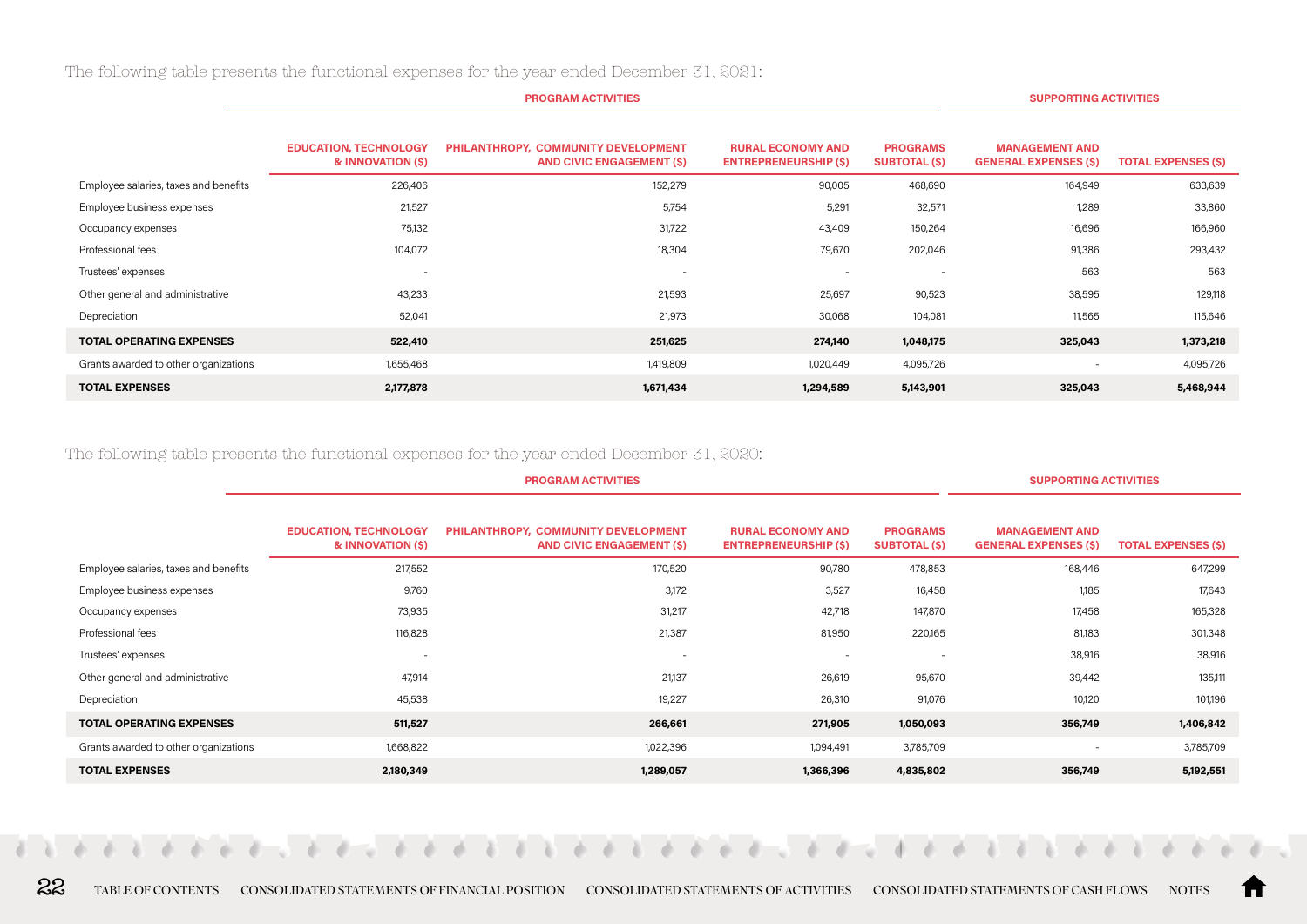# 11. PROPERTY, NET

As of December 31, 2021 and 2020, net property consisted of:

| AS OF DECEMBER 31, 2021                 | <b>COST</b><br>(S) | <b>ACCUMULATED DEPRECIATION/</b><br><b>AMORTIZATION (\$)</b> | <b>NET BOOK VALUE (\$)</b> |
|-----------------------------------------|--------------------|--------------------------------------------------------------|----------------------------|
| Land                                    | 537.273            | $\sim$                                                       | 537.273                    |
| Office building and improvements        | 3.741.550          | 995.239                                                      | 2.746.311                  |
| Automobiles, furniture and<br>equipment | 309.725            | 305.956                                                      | 3.769                      |
| Software                                | ٠                  | $\sim$                                                       | ٠                          |
| <b>TOTAL</b>                            | 4.588.549          | 1.301.195                                                    | 3.287.353                  |

| AS OF DECEMBER 31, 2020                 | <b>COST</b><br>(S) | <b>ACCUMULATED DEPRECIATION/</b><br><b>AMORTIZATION (\$)</b> | <b>NET BOOK VALUE (\$)</b> |
|-----------------------------------------|--------------------|--------------------------------------------------------------|----------------------------|
| Land                                    | 537.273            | ۰                                                            | 537,273                    |
| Office building and improvements        | 3.715.580          | 891.492                                                      | 2.824.088                  |
| Automobiles, furniture and<br>equipment | 309.725            | 294.057                                                      | 15.668                     |
| Software                                | ٠                  | $\sim$                                                       | ٠                          |
| <b>TOTAL</b>                            | 4.562.579          | 1.185.550                                                    | 3.377.029                  |

# 12. CONTINGENT LIABILITIES

During fiscal year 2019, RAF sued in Romanian courts one of its neighbors who started to demolish a building jointed to RAF office building in Bucharest, Romania. RAF claimed in court that the owner of the demolished building should stop the demolition

process and should protect RAF building's walls exposed to rain and snow falls. RAF won all the initial cases in court and the demolishing process was stopped by the judge. As of December 31, 2019 the owner of the demolished building initiated a reconciliation procedure with RAF expressing its intent to proceed and execute the protective works to RAF building.

During fiscal year 2020 the reconciliation procedure did not conclude with any agreement between parties. RAF initiated by its own costs the protective construction works to its building in July 2020, finished all such works by October 31, 2020 and claimed in court related costs in an aggregate amount of EUR 95,000. As of December 31, 2021 there were no court decisions that would entitle RAF to receive any of such claims and the litigation procedure continued by following the appropriate legal actions in Romanian courts.

# 13. RELATED PARTY **TRANSACTIONS**

Related parties are considered to be related if one party has the ability to control the other party or exercise significant influence over the other party in making financial or operational decisions or are part of the same group of affiliated companies under common control. During the fiscal years 2021 and 2020 the Foundation has not been involved in any transaction with related parties.

# 14. TAX STATUS UNITED STATES

The Foundation is exempt from U.S. Federal income taxes under the provisions of Section 501(c) (4) of the Internal Revenue Code. In addition, the Foundation is exempt from payments of state and local income taxes in the U.S.

### ROMANIA

RAF Romania is a Romanian not-for-profit legal entity and is not required to pay corporate income tax according to Romanian tax laws, as it does not perform economic activities.